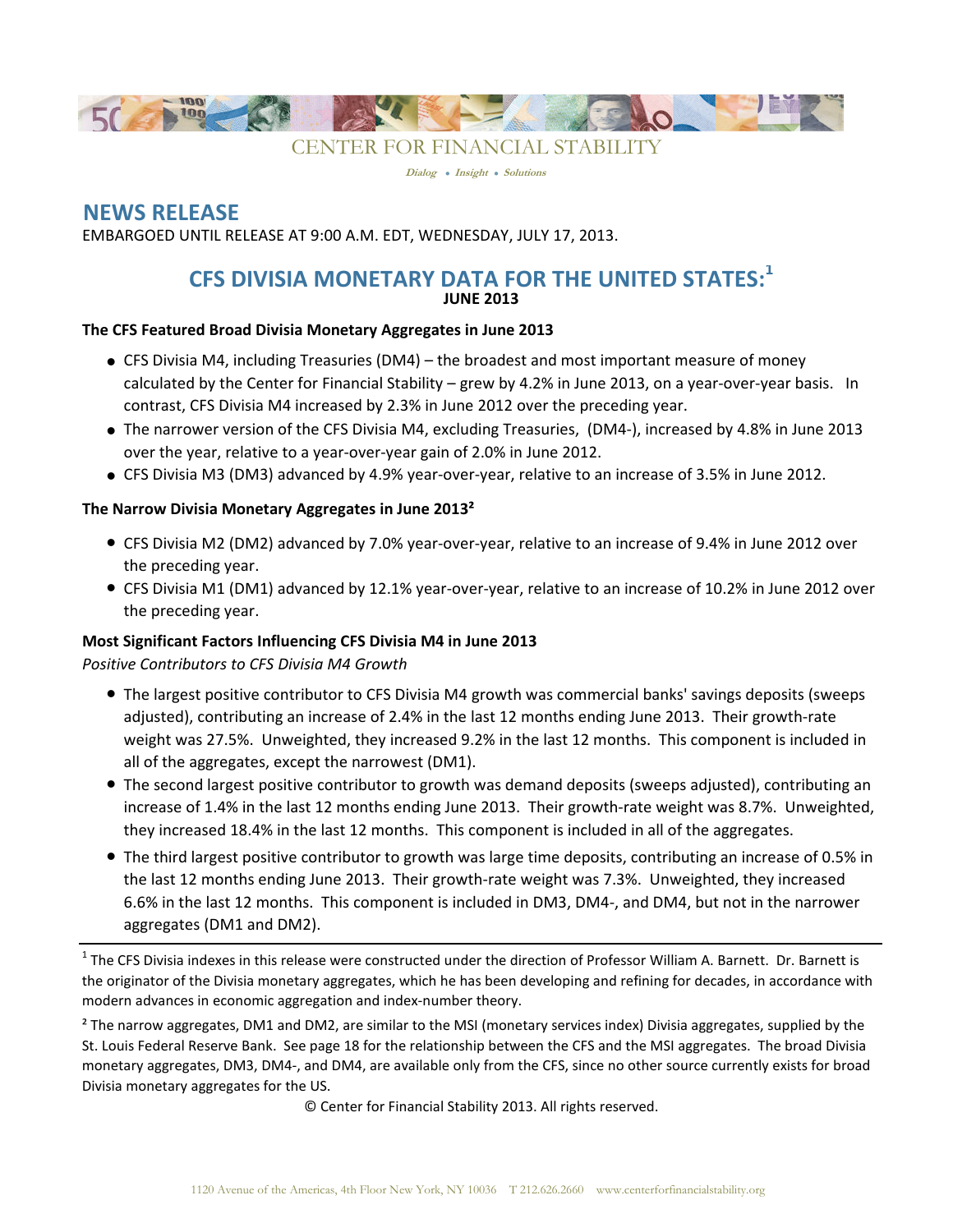

**Dialog Insight Solutions**

### *Negative Contributors to CFS Divisia M4 Growth*

- The largest negative contributor to CFS Divisia M4 growth was commercial banks' small time deposits, contributing a decrease of 0.5% in the last 12 months ending June 2013. Their growth-rate weight was 2.6%. Unweighted, they decreased 18.0% in the last 12 months. This component is included in all of the aggregates, except the narrowest (DM1).
- The second largest negative contributor to CFS Divisia M4 growth was repurchase agreements, contributing a decrease of 0.5% in the last 12 months ending June 2013. Their growth-rate weight was 9.4%. Unweighted, they decreased 4.9% in the last 12 months. This component is included in DM3, DM4-, and DM4, but not in the narrower aggregates (DM1 and DM2).
- The third largest negative contributor to CFS Divisia M4 growth was thrifts' small time deposits, contributing a decrease of 0.2% in the last 12 months ending June 2013. Their growth-rate weight was 0.9%. Unweighted, they decreased 20.6% in the last 12 months. This component is included in all of the aggregates, except the narrowest (DM1).

| <b>Contents</b>                                                                   | Page |
|-----------------------------------------------------------------------------------|------|
| Figure 1 - Recent Growth in Broad CFS Divisia Monetary Data                       | 3    |
| Figure 2 - Recent Growth in Narrow CFS Divisia Monetary Data                      | 3    |
| Figure 3 - CFS Divisia Monetary Aggregates Table, Year-Over-Year Percent Change   | 4    |
| Figure 4 - CFS Divisia Data Table (DM4, DM4-, and DM3)                            | 5    |
| Figure 5 - CFS Divisia Data Table (DM2 and DM1)                                   | 6    |
| Figure 6 - Components of CFS Divisia M4 - Highlights for June 2013                |      |
| Figure 7 - CFS Divisia Monetary Growth Charts                                     | 8    |
| Figure 8 - CFS Divisia Monetary Aggregates Level Charts                           | 9    |
| Figure 9 - Components of All CFS Divisia Aggregates                               | 10   |
| Figure 10 - Components of CFS Divisia M4 - Highlights for June 2013               | 11   |
| Figure 11 - Components of CFS Divisia M4 (Asset Levels in Billions of Dollars)    | 12   |
| Figure 12 - Components of CFS Divisia M4 (Year-Over-Year Growth Rates)            | 13   |
| Figure 13 - CFS Divisia M4 Growth-Rate Weights                                    | 14   |
| Figure 14 - Weighted Contributions to Divisia M4 Growth (12-Month Moving Average) | 15   |
| Figure 15 - Unweighted Components of CFS Divisia M4 (Year-Over-Year Growth Rates) | 16   |
| Figure 16 - CFS Divisia M4 Quarterly Growth Triangle                              | 17   |
| Introduction to CFS Divisia Monetary Aggregates                                   | 18   |
| CFS Divisia Resources on the Center for Financial Stability Site                  | 19   |
| About the Center for Financial Stability                                          | 19   |
| <b>CFS Divisia Contacts</b>                                                       | 19   |

The next CFS Divisia M4 data are scheduled to be released at 9:00 AM EDT on Wednesday, August 21, 2013.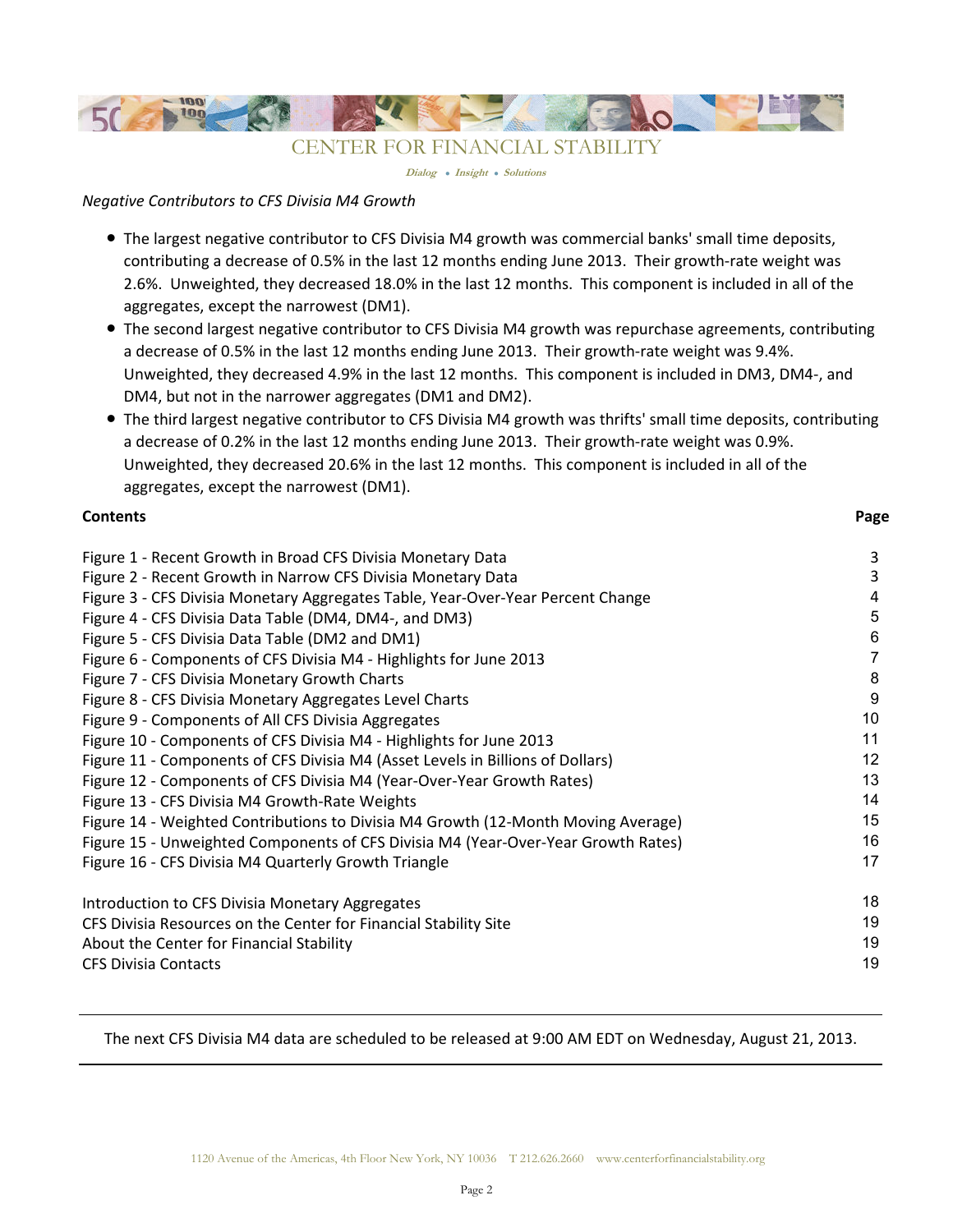

**Figure 1 - Recent Growth in Broad CFS Divisia Monetary Data<sup>3</sup>**



# **Figure 2 - Recent Growth in Narrow CFS Divisia Monetary Data<sup>4</sup>**



<sup>3</sup>The broadest CFS Divisia monetary aggregates are **best** for most purposes. See p. 18 for background on the supporting research. We nevertheless provide the narrower CFS Divisia aggregates in Figure 2 for comparison.

<sup>4</sup> The narrow aggregates shown here, DM1 and DM2, are similar to the MSI (monetary services index) Divisia aggregates, supplied by the St. Louis Federal Reserve Bank. For more information about the St. Louis Fed's MSI Divisia aggregates and their relationship to the CFS Divisia monetary aggregates, see p. 18.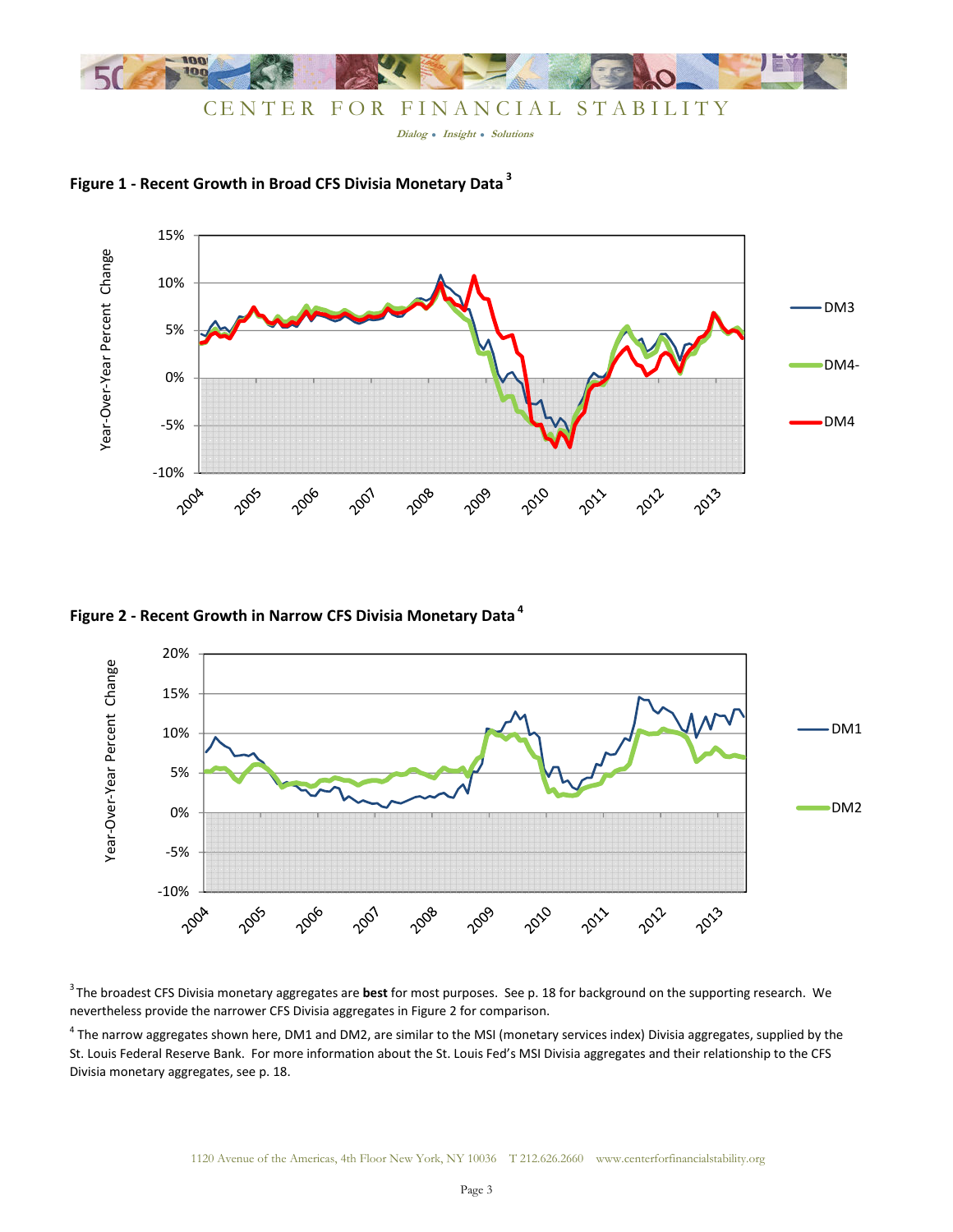

#### **Figure 3 - CFS Divisia Monetary Aggregates Table, Year-Over-Year Percent Change**

|               |                         | Divisia M4<br>Divisia M4 Including Excluding Treasuries |            | Divisia M2 (Sweeps     | Divisia M1 (Sweeps     |
|---------------|-------------------------|---------------------------------------------------------|------------|------------------------|------------------------|
| <b>Date</b>   | <b>Treasuries (DM4)</b> | (DM4-)                                                  | Divisia M3 | Adjusted) <sup>5</sup> | Adjusted) <sup>5</sup> |
| $Sep-10$      | $-3.6%$                 | $-2.8%$                                                 | $-1.8%$    | 3.2%                   | 4.4%                   |
| $Oct-10$      | $-1.3%$                 | $-0.8%$                                                 | $-0.1%$    | 3.4%                   | 4.4%                   |
| Nov-10        | $-0.7%$                 | $-0.4%$                                                 | 0.5%       | 3.5%                   | 6.1%                   |
| Dec-10        | $-0.7%$                 | $-0.6%$                                                 | 0.1%       | 3.7%                   | 5.9%                   |
| $Jan-11$      | $-0.3%$                 | $-0.7%$                                                 | 0.1%       | 4.8%                   | 7.6%                   |
| Feb-11        | 0.1%                    | 0.1%                                                    | 0.7%       | 4.6%                   | 7.3%                   |
| $Mar-11$      | 1.4%                    | 2.6%                                                    | 2.9%       | 5.2%                   | 7.4%                   |
| Apr-11        | 2.2%                    | 3.9%                                                    | 3.6%       | 5.5%                   | 8.4%                   |
| $May-11$      | 2.8%                    | 4.9%                                                    | 4.5%       | 5.5%                   | 9.4%                   |
| $Jun-11$      | 3.3%                    | 5.4%                                                    | 5.0%       | 6.2%                   | 9.1%                   |
| $Jul-11$      | 2.1%                    | 4.3%                                                    | 4.2%       | 8.2%                   | 11.2%                  |
| Aug-11        | 1.4%                    | 3.7%                                                    | 3.8%       | 10.4%                  | 14.6%                  |
| $Sep-11$      | 1.2%                    | 3.4%                                                    | 4.2%       | 10.2%                  | 14.2%                  |
| Oct-11        | 0.3%                    | 2.2%                                                    | 2.8%       | 9.9%                   | 14.2%                  |
| Nov-11        | 0.6%                    | 2.5%                                                    | 3.1%       | 10.0%                  | 12.9%                  |
| Dec-11        | 1.0%                    | 2.8%                                                    | 3.7%       | 10.0%                  | 12.5%                  |
| $Jan-12$      | 2.3%                    | 4.3%                                                    | 4.6%       | 10.6%                  | 13.3%                  |
| Feb-12        | 2.7%                    | 3.9%                                                    | 4.6%       | 10.3%                  | 12.9%                  |
| Mar-12        | 2.3%                    | 2.9%                                                    | 4.0%       | 10.2%                  | 12.6%                  |
| Apr-12        | 1.4%                    | 1.7%                                                    | 3.2%       | 10.1%                  | 11.6%                  |
| May-12        | 0.7%                    | 0.5%                                                    | 1.9%       | 9.9%                   | 10.5%                  |
| $Jun-12$      | 2.3%                    | 2.0%                                                    | 3.5%       | 9.4%                   | 10.2%                  |
| $Jul-12$      | 2.9%                    | 2.5%                                                    | 3.6%       | 8.2%                   | 12.5%                  |
| Aug-12        | 3.4%                    | 2.6%                                                    | 3.4%       | 6.4%                   | 9.4%                   |
| Sep-12        | 4.2%                    | 3.6%                                                    | 4.2%       | 6.9%                   | 10.8%                  |
| $Oct-12$      | 4.4%                    | 3.9%                                                    | 4.5%       | 7.4%                   | 12.1%                  |
| <b>Nov-12</b> | 5.1%                    | 4.5%                                                    | 4.8%       | 7.4%                   | 10.5%                  |
| Dec-12        | 6.9%                    | 6.8%                                                    | 6.8%       | 8.2%                   | 12.5%                  |
| $Jan-13$      | 6.1%                    | 6.3%                                                    | 6.0%       | 7.8%                   | 12.2%                  |
| $Feb-13$      | 5.3%                    | 5.1%                                                    | 4.9%       | 7.1%                   | 12.2%                  |
| $Mar-13$      | 4.8%                    | 4.7%                                                    | 4.6%       | 7.1%                   | 11.1%                  |
| Apr-13        | 5.0%                    | 5.0%                                                    | 5.1%       | 7.3%                   | 13.0%                  |
| $May-13$      | 4.9%                    | 5.3%                                                    | 5.3%       | 7.1%                   | 13.0%                  |
| $Jun-13$      | 4.2%                    | 4.8%                                                    | 4.9%       | 7.0%                   | 12.1%                  |

Note: Cells are shaded on a gradient from dark green (maximum) to dark red (minimum).

<sup>5</sup> While the broadest Divisia monetary aggregates are best for most purposes, we provide the narrower CFS Divisia aggregates for comparison. The narrow aggregates shown here, DM1 and DM2, are similar to the MSI (monetary services index) Divisia aggregates, supplied by the St. Louis Federal Reserve Bank. For more information about the St. Louis Fed's MSI Divisia aggregates and their relationship to the CFS Divisia monetary aggregates, see p. 18.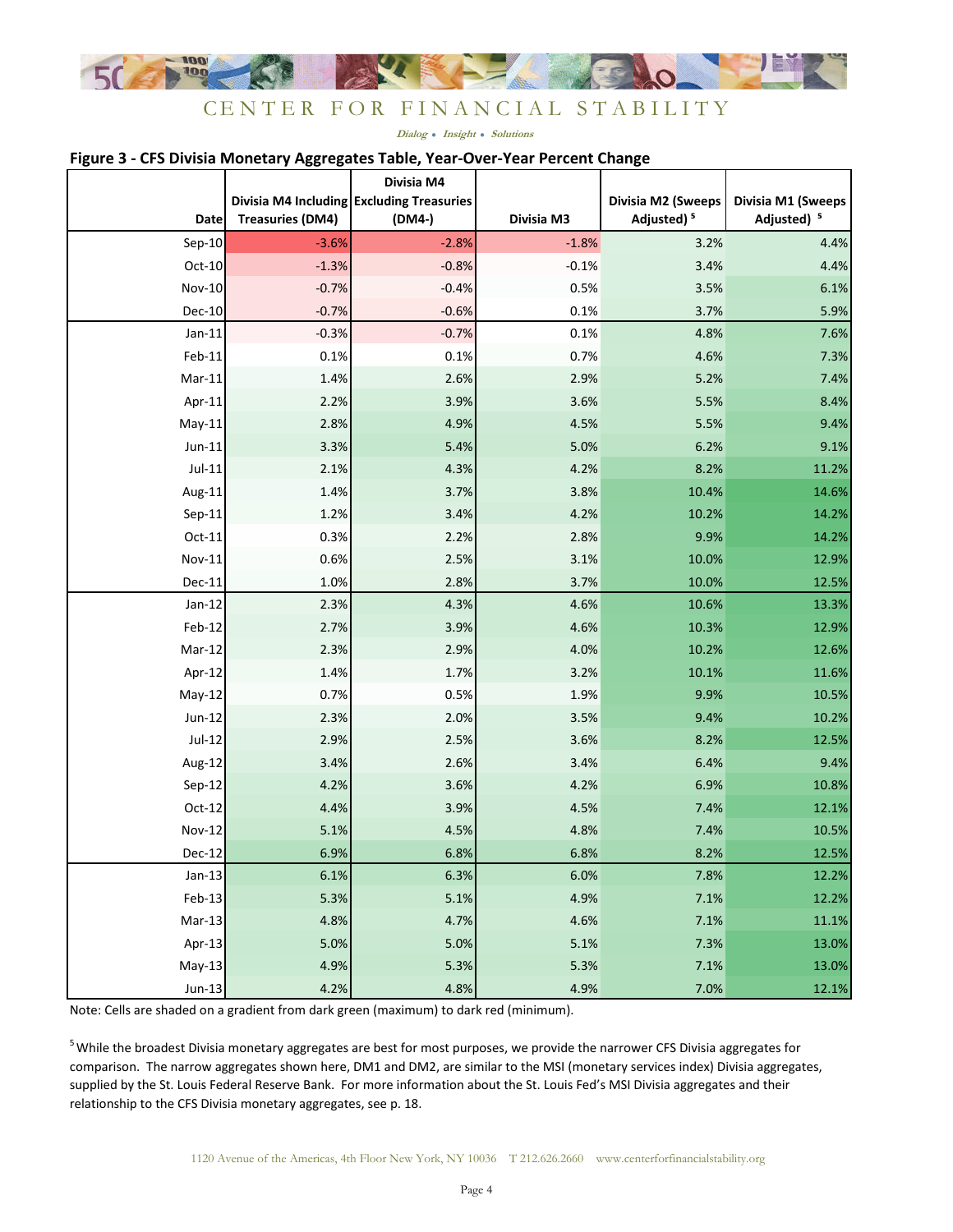

# **Figure 4 - CFS Divisia Data Table (DM4, DM4-, and DM3)**

Levels are normalized to equal 100 in Jan. 1967

|          | <b>Divisia M4 Including Treasuries</b> |            |               | <b>Divisia M4 Excluding Treasuries</b> |       |            |               |  |       |                   |               |
|----------|----------------------------------------|------------|---------------|----------------------------------------|-------|------------|---------------|--|-------|-------------------|---------------|
|          |                                        | (DM4)      |               |                                        |       | (DM4-)     |               |  |       | <b>Divisia M3</b> |               |
|          |                                        |            |               |                                        |       |            |               |  |       |                   |               |
|          |                                        | Yr-Over-Yr |               |                                        |       | Yr-Over-Yr |               |  |       | Yr-Over-Yr        |               |
|          |                                        | % Growth   | Interest-Rate |                                        |       | % Growth   | Interest-Rate |  |       | % Growth          | Interest-Rate |
| Date     | Level                                  | Rate       | Aggregate %   |                                        | Level | Rate       | Aggregate %   |  | Level | Rate              | Aggregate %   |
| $Sep-10$ | 1,210                                  | $-3.6%$    | 0.16%         |                                        | 1,113 | $-2.8%$    | 0.16%         |  | 1,088 | $-1.8%$           | 0.15%         |
| Oct-10   | 1,222                                  | $-1.3%$    | 0.15%         |                                        | 1,124 | $-0.8%$    | 0.15%         |  | 1,102 | $-0.1%$           | 0.14%         |
| Nov-10   | 1,217                                  | $-0.7%$    | 0.14%         |                                        | 1,122 | $-0.4%$    | 0.15%         |  | 1,101 | 0.5%              | 0.14%         |
| Dec-10   | 1,212                                  | $-0.7%$    | 0.14%         |                                        | 1,115 | $-0.6%$    | 0.15%         |  | 1,096 | 0.1%              | 0.14%         |
| $Jan-11$ | 1,206                                  | $-0.3%$    | 0.14%         |                                        | 1,106 | $-0.7%$    | 0.14%         |  | 1,090 | 0.1%              | 0.13%         |
| Feb-11   | 1,204                                  | 0.1%       | 0.14%         |                                        | 1,114 | 0.1%       | 0.14%         |  | 1,095 | 0.7%              | 0.13%         |
| Mar-11   | 1,210                                  | 1.4%       | 0.13%         |                                        | 1,126 | 2.6%       | 0.13%         |  | 1,104 | 2.9%              | 0.12%         |
| Apr-11   | 1,224                                  | 2.2%       | 0.11%         |                                        | 1,141 | 3.9%       | 0.12%         |  | 1,113 | 3.6%              | 0.11%         |
| $May-11$ | 1,234                                  | 2.8%       | 0.10%         |                                        | 1,155 | 4.9%       | 0.11%         |  | 1,127 | 4.5%              | 0.10%         |
| Jun-11   | 1,225                                  | 3.3%       | 0.10%         |                                        | 1,147 | 5.4%       | 0.11%         |  | 1,119 | 5.0%              | 0.10%         |
| $Jul-11$ | 1,227                                  | 2.1%       | 0.10%         |                                        | 1,151 | 4.3%       | 0.10%         |  | 1,126 | 4.2%              | 0.10%         |
| Aug-11   | 1,225                                  | 1.4%       | 0.11%         |                                        | 1,153 | 3.7%       | 0.11%         |  | 1,131 | 3.8%              | 0.11%         |
| $Sep-11$ | 1,225                                  | 1.2%       | 0.11%         |                                        | 1,151 | 3.4%       | 0.12%         |  | 1,134 | 4.2%              | 0.11%         |
| $Oct-11$ | 1,225                                  | 0.3%       | 0.11%         |                                        | 1,149 | 2.2%       | 0.12%         |  | 1,133 | 2.8%              | 0.11%         |
| Nov-11   | 1,225                                  | 0.6%       | 0.12%         |                                        | 1,149 | 2.5%       | 0.13%         |  | 1,135 | 3.1%              | 0.12%         |
| Dec-11   | 1,224                                  | 1.0%       | 0.12%         |                                        | 1,146 | 2.8%       | 0.13%         |  | 1,136 | 3.7%              | 0.13%         |
| $Jan-12$ | 1,233                                  | 2.3%       | 0.12%         |                                        | 1,154 | 4.3%       | 0.13%         |  | 1,141 | 4.6%              | 0.12%         |
| Feb-12   | 1,236                                  | 2.7%       | 0.12%         |                                        | 1,158 | 3.9%       | 0.12%         |  | 1,146 | 4.6%              | 0.12%         |
| Mar-12   | 1,239                                  | 2.3%       | 0.12%         |                                        | 1,158 | 2.9%       | 0.13%         |  | 1,149 | 4.0%              | 0.12%         |
| Apr-12   | 1,241                                  | 1.4%       | 0.12%         |                                        | 1,160 | 1.7%       | 0.13%         |  | 1,150 | 3.2%              | 0.12%         |
| May-12   | 1,242                                  | 0.7%       | 0.12%         |                                        | 1,160 | 0.5%       | 0.13%         |  | 1,148 | 1.9%              | 0.12%         |
| Jun-12   | 1,253                                  | 2.3%       | 0.13%         |                                        | 1,169 | 2.0%       | 0.13%         |  | 1,158 | 3.5%              | 0.12%         |
| Jul-12   | 1,263                                  | 2.9%       | 0.12%         |                                        | 1,180 | 2.5%       | 0.12%         |  | 1,166 | 3.6%              | 0.12%         |
| Aug-12   | 1,267                                  | 3.4%       | 0.11%         |                                        | 1,182 | 2.6%       | 0.11%         |  | 1,169 | 3.4%              | 0.11%         |
| $Sep-12$ | 1,277                                  | 4.2%       | 0.11%         |                                        | 1,193 | 3.6%       | 0.11%         |  | 1,182 | 4.2%              | 0.11%         |
| $Oct-12$ | 1,279                                  | 4.4%       | 0.12%         |                                        | 1,194 | 3.9%       | 0.12%         |  | 1,184 | 4.5%              | 0.11%         |
| Nov-12   | 1,287                                  | 5.1%       | 0.10%         |                                        | 1,201 | 4.5%       | 0.11%         |  | 1,190 | 4.8%              | 0.10%         |
| Dec-12   | 1,308                                  | 6.9%       | 0.10%         |                                        | 1,225 | 6.8%       | 0.10%         |  | 1,213 | 6.8%              | 0.10%         |
| $Jan-13$ | 1,309                                  | 6.1%       | 0.09%         |                                        | 1,226 | 6.3%       | 0.10%         |  | 1,209 | 6.0%              | 0.09%         |
| Feb-13   | 1,302                                  | 5.3%       | 0.10%         |                                        | 1,217 | 5.1%       | 0.10%         |  | 1,202 | 4.9%              | 0.09%         |
| $Mar-13$ | 1,298                                  | 4.8%       | 0.10%         |                                        | 1,212 | 4.7%       | 0.10%         |  | 1,201 | 4.6%              | 0.09%         |
| Apr-13   | 1,303                                  | 5.0%       | 0.09%         |                                        | 1,219 | 5.0%       | 0.10%         |  | 1,208 | 5.1%              | 0.09%         |
| $May-13$ | 1,303                                  | 4.9%       | 0.08%         |                                        | 1,222 | 5.3%       | 0.08%         |  | 1,209 | 5.3%              | 0.08%         |
| $Jun-13$ | 1,305                                  | 4.2%       | 0.08%         |                                        | 1,225 | 4.8%       | 0.08%         |  | 1,214 | 4.9%              | 0.08%         |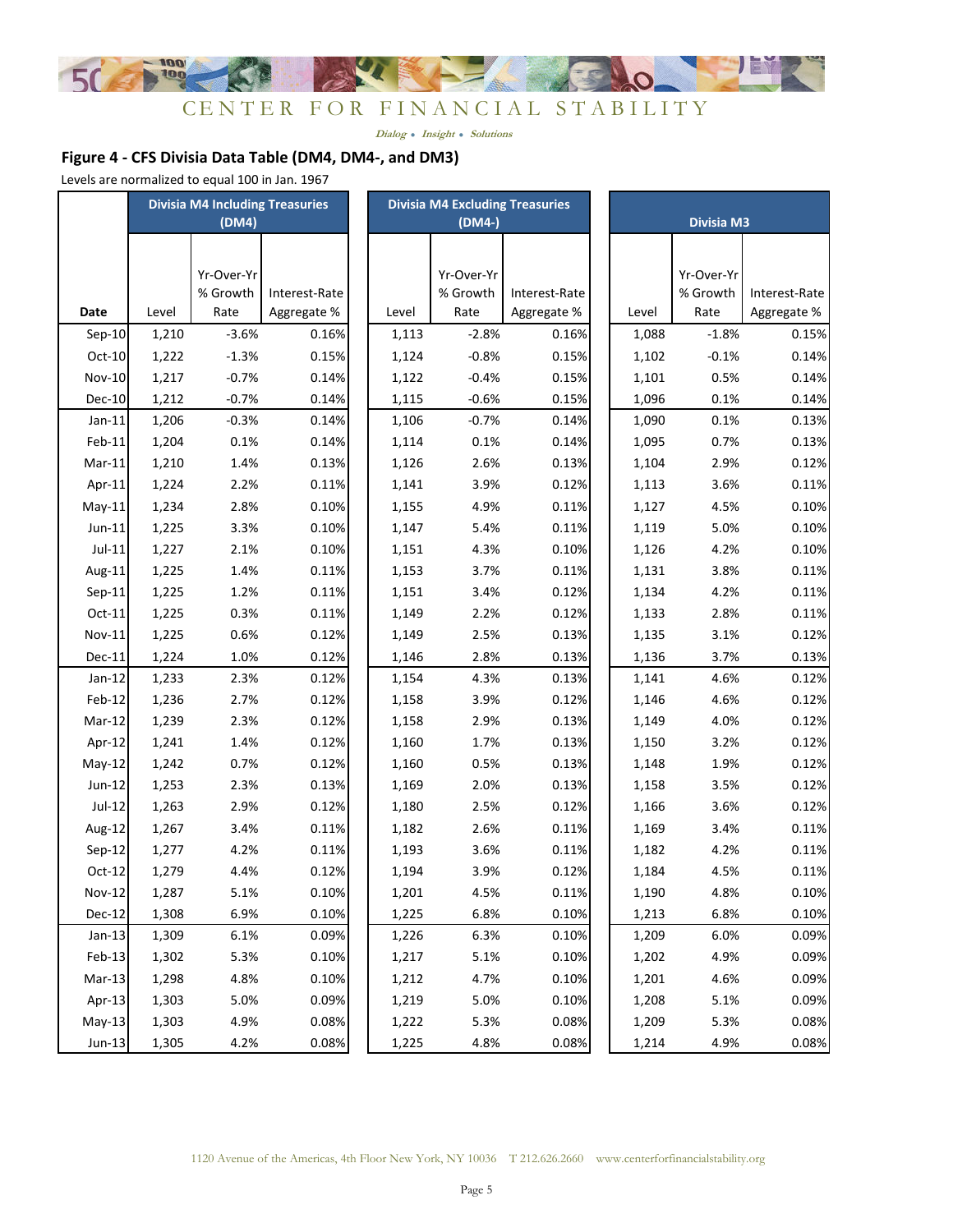

# **Figure 5 - CFS Divisia Data Table (DM2 and DM1)**

Levels are normalized to equal 100 in Jan. 1967

|               |       | Divisia M2 (Sweeps Adjusted) |               |       | <b>Divisia M1 (Sweeps Adjusted)</b> |               |
|---------------|-------|------------------------------|---------------|-------|-------------------------------------|---------------|
|               |       |                              |               |       |                                     |               |
|               |       | Yr-Over-Yr                   |               |       | Yr-Over-Yr                          |               |
|               |       | % Growth                     | Interest-Rate |       | % Growth                            | Interest-Rate |
| Date          | Level | Rate                         | Aggregate %   | Level | Rate                                | Aggregate %   |
| $Sep-10$      | 997   | 3.2%                         | 0.11%         | 1,244 | 4.4%                                | 0.03%         |
| $Oct-10$      | 1,003 | 3.4%                         | 0.10%         | 1,252 | 4.4%                                | 0.03%         |
| <b>Nov-10</b> | 1,008 | 3.5%                         | 0.10%         | 1,274 | 6.1%                                | 0.03%         |
| Dec-10        | 1,011 | 3.7%                         | 0.09%         | 1,279 | 5.9%                                | 0.02%         |
| $Jan-11$      | 1,014 | 4.8%                         | 0.09%         | 1,288 | 7.6%                                | 0.02%         |
| Feb-11        | 1,020 | 4.6%                         | 0.09%         | 1,299 | 7.3%                                | 0.02%         |
| $Mar-11$      | 1,025 | 5.2%                         | 0.09%         | 1,306 | 7.4%                                | 0.02%         |
| Apr-11        | 1,031 | 5.5%                         | 0.09%         | 1,312 | 8.4%                                | 0.02%         |
| $May-11$      | 1,037 | 5.5%                         | 0.09%         | 1,331 | 9.4%                                | 0.02%         |
| $Jun-11$      | 1,047 | 6.2%                         | 0.08%         | 1,336 | 9.1%                                | 0.02%         |
| Jul-11        | 1,069 | 8.2%                         | 0.08%         | 1,359 | 11.2%                               | 0.02%         |
| Aug-11        | 1,095 | 10.4%                        | 0.08%         | 1,415 | 14.6%                               | 0.02%         |
| $Sep-11$      | 1,099 | 10.2%                        | 0.08%         | 1,421 | 14.2%                               | 0.01%         |
| $Oct-11$      | 1,102 | 9.9%                         | 0.07%         | 1,430 | 14.2%                               | 0.01%         |
| Nov-11        | 1,108 | 10.0%                        | 0.07%         | 1,439 | 12.9%                               | 0.01%         |
| Dec-11        | 1,112 | 10.0%                        | 0.07%         | 1,439 | 12.5%                               | 0.01%         |
| $Jan-12$      | 1,121 | 10.6%                        | 0.06%         | 1,459 | 13.3%                               | 0.01%         |
| Feb-12        | 1,126 | 10.3%                        | 0.07%         | 1,467 | 12.9%                               | 0.01%         |
| Mar-12        | 1,130 | 10.2%                        | 0.07%         | 1,470 | 12.6%                               | 0.01%         |
| Apr-12        | 1,135 | 10.1%                        | 0.07%         | 1,464 | 11.6%                               | 0.01%         |
| $May-12$      | 1,140 | 9.9%                         | 0.07%         | 1,470 | 10.5%                               | 0.01%         |
| Jun-12        | 1,146 | 9.4%                         | 0.07%         | 1,472 | 10.2%                               | 0.01%         |
| Jul-12        | 1,157 | 8.2%                         | 0.06%         | 1,529 | 12.5%                               | 0.01%         |
| Aug-12        | 1,165 | 6.4%                         | 0.06%         | 1,549 | 9.4%                                | 0.01%         |
| $Sep-12$      | 1,174 | 6.9%                         | 0.06%         | 1,574 | 10.8%                               | 0.01%         |
| $Oct-12$      | 1,184 | 7.4%                         | 0.06%         | 1,603 | 12.1%                               | 0.01%         |
| <b>Nov-12</b> | 1,191 | 7.4%                         | 0.05%         | 1,590 | 10.5%                               | 0.01%         |
| <b>Dec-12</b> | 1,204 | 8.2%                         | 0.05%         | 1,619 | 12.5%                               | 0.01%         |
| $Jan-13$      | 1,208 | 7.8%                         | 0.06%         | 1,637 | 12.2%                               | 0.01%         |
| Feb-13        | 1,206 | 7.1%                         | 0.07%         | 1,646 | 12.2%                               | 0.01%         |
| $Mar-13$      | 1,210 | 7.1%                         | 0.07%         | 1,633 | 11.1%                               | 0.01%         |
| Apr-13        | 1,217 | 7.3%                         | 0.07%         | 1,654 | 13.0%                               | 0.01%         |
| $May-13$      | 1,220 | 7.1%                         | 0.06%         | 1,661 | 13.0%                               | 0.01%         |
| Jun-13        | 1,226 | 7.0%                         | 0.06%         | 1,649 | 12.1%                               | 0.01%         |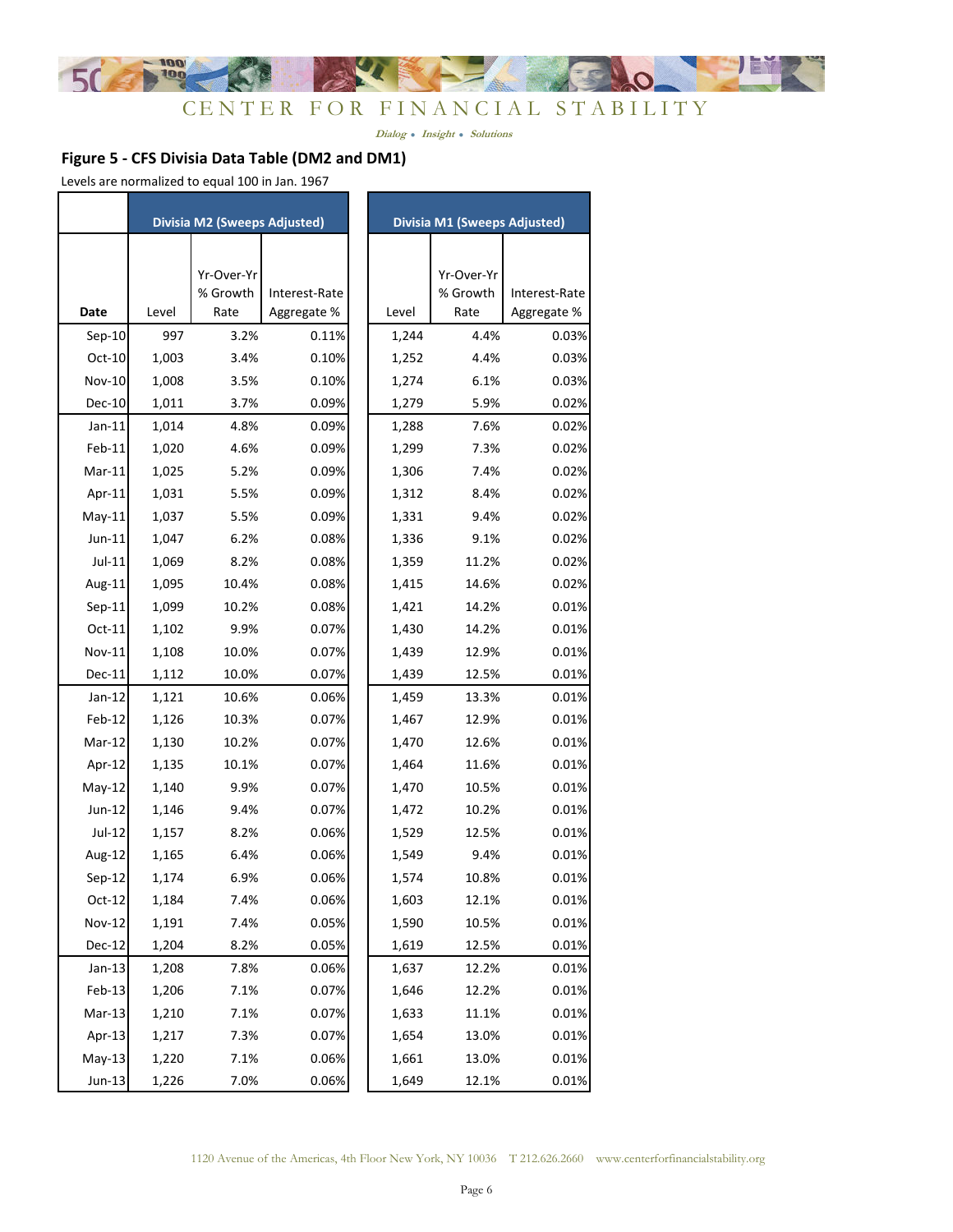

#### **Figure 6 - Components of CFS Divisia M4 - Highlights for June 2013**

|                        | Components in this table build from the narrowest aggregate at the top<br>to the broadest at the bottom. For example, the darkest green in the<br>left column includes components of DM1. The next tier shows the<br>components included in DM2, but not within DM1. | Weighted<br>Contribution To DM4<br>Money Annual<br>Growth Rate* | Divisia Growth-Rate<br>Weights (Average of<br>Last 12 Months) | Unweighted Year-<br>Over-Year Percentage<br>Growth Rate |
|------------------------|----------------------------------------------------------------------------------------------------------------------------------------------------------------------------------------------------------------------------------------------------------------------|-----------------------------------------------------------------|---------------------------------------------------------------|---------------------------------------------------------|
|                        | <b>Currency</b>                                                                                                                                                                                                                                                      | 0.5%                                                            | 6.4%                                                          | 7.4%                                                    |
|                        | <b>Traveler's Checks</b>                                                                                                                                                                                                                                             | 0.0%                                                            | 0.0%                                                          | $-7.5%$                                                 |
| DM1                    | <b>Demand Deposits **</b>                                                                                                                                                                                                                                            | 1.4%                                                            | 8.7%                                                          | 18.4%                                                   |
|                        | <b>OCDs at Commercial Banks **</b>                                                                                                                                                                                                                                   | 0.1%                                                            | 2.4%                                                          | 4.4%                                                    |
|                        | <b>OCDs at Thrift Institutions **</b>                                                                                                                                                                                                                                | 0.2%                                                            | 1.8%                                                          | 10.9%                                                   |
|                        | <b>Savings Deposits at Commercial Banks **</b>                                                                                                                                                                                                                       | 2.4%                                                            | 27.5%                                                         | 9.2%                                                    |
|                        | <b>Savings Deposits at Thrift Institutions **</b>                                                                                                                                                                                                                    | 0.0%                                                            | 4.7%                                                          | $-0.7%$                                                 |
| <b>Added into DM2</b>  | <b>Retail Money-Market Funds</b>                                                                                                                                                                                                                                     | 0.1%                                                            | 3.7%                                                          | 3.3%                                                    |
|                        | <b>Small Time Deposits at Commercial Banks</b>                                                                                                                                                                                                                       | $-0.5%$                                                         | 2.6%                                                          | $-18.0%$                                                |
|                        | <b>Small Time Deposits at Thrifts</b>                                                                                                                                                                                                                                | $-0.2%$                                                         | 0.9%                                                          | $-20.6%$                                                |
|                        | <b>Institutional Money-Market Funds</b>                                                                                                                                                                                                                              | 0.1%                                                            | 10.1%                                                         | 1.3%                                                    |
| <b>Added into DM3</b>  | <b>Large Time Deposits</b>                                                                                                                                                                                                                                           | 0.5%                                                            | 7.3%                                                          | 6.6%                                                    |
|                        | <b>Repurchase Agreements</b>                                                                                                                                                                                                                                         | $-0.5%$                                                         | 9.4%                                                          | $-4.9%$                                                 |
| <b>Added into DM4-</b> | <b>Commercial Paper</b>                                                                                                                                                                                                                                              | 0.2%                                                            | 5.3%                                                          | 3.3%                                                    |
| <b>Added into DM4</b>  | <b>T-Bills</b>                                                                                                                                                                                                                                                       | $-0.1%$                                                         | 9.3%                                                          | $-1.1%$                                                 |

Note: The row labels in the first column are shaded to show which components are included into which aggregates. Each data column is shaded on a gradient from dark green (maximum) to dark red (minimum). See the figures 10-15 for these calculations over time and a chart version of the above table.

\* Average of last 12 monthly weighted contributions to CFS Divisia M4 growth rates (annual rates). Unlike the other percent calculations in this report, the weighted contributions use continuous percent changes computed from natural logs.

\*\* Sweeps adjusted.

The largest positive contributor to CFS Divisia M4 growth was commercial banks' savings deposits (sweeps adjusted), contributing an increase of 2.4% in the last 12 months ending June 2013. Their growth-rate weight was 27.5%. Unweighted, they increased 9.2% in the last 12 months. This component is included in all of the aggregates, except the narrowest (DM1).

The second largest positive contributor to growth was demand deposits (sweeps adjusted), contributing an increase of 1.4% in the last 12 months ending June 2013. Their growth-rate weight was 8.7%. Unweighted, they increased 18.4% in the last 12 months. This component is included in all of the aggregates.

The third largest positive contributor to growth was large time deposits, contributing an increase of 0.5% in the last 12 months ending June 2013. Their growth-rate weight was 7.3%. Unweighted, they increased 6.6% in the last 12 months. This component is included in DM3, DM4-, and DM4, but not in the narrower aggregates (DM1 and DM2).

#### Components That Are Pulling CFS Divisia M4 Up Components That Are Pulling CFS Divisia M4 Down

The largest negative contributor to CFS Divisia M4 growth was commercial banks' small time deposits, contributing a decrease of 0.5% in the last 12 months ending June 2013. Their growth-rate weight was 2.6%. Unweighted, they decreased 18.0% in the last 12 months. This component is included in all of the aggregates, except the narrowest (DM1).

The second largest negative contributor to CFS Divisia M4 growth was repurchase agreements, contributing a decrease of 0.5% in the last 12 months ending June 2013. Their growth-rate weight was 9.4%. Unweighted, they decreased 4.9% in the last 12 months. This component is included in DM3, DM4-, and DM4, but not in the narrower aggregates (DM1 and DM2).

The third largest negative contributor to CFS Divisia M4 growth was thrifts' small time deposits, contributing a decrease of 0.2% in the last 12 months ending June 2013. Their growth-rate weight was 0.9%. Unweighted, they decreased 20.6% in the last 12 months. This component is included in all of the aggregates, except the narrowest (DM1).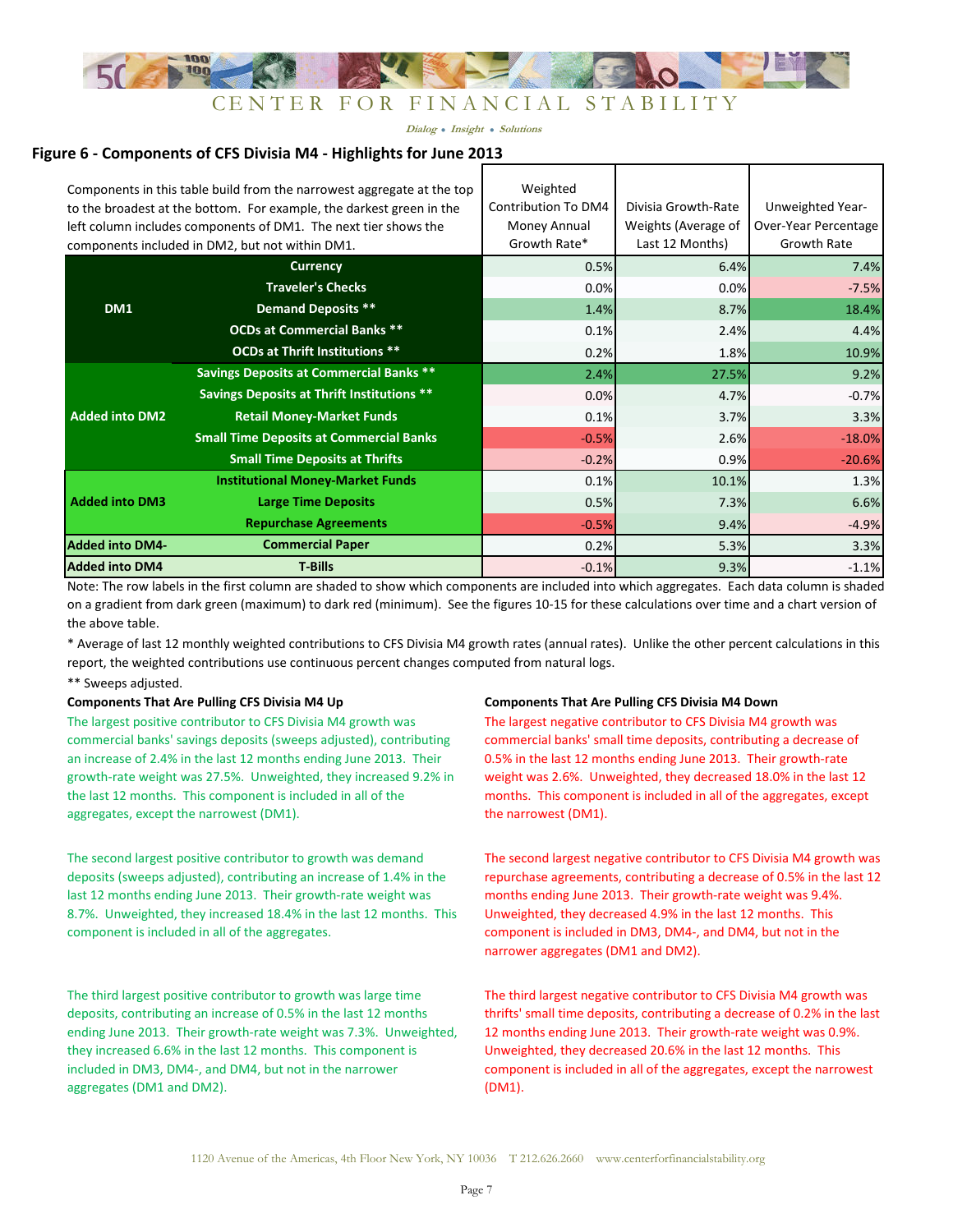

**Dialog Insight Solutions**

### **Figure 7 - CFS Divisia Monetary Growth Charts**

DM3, DM4-, and DM4 Year-Over-Year Percent Change, Three Date Horizons

#### **2004 to Present**



DM3 DM4- DM4

**1984-Present**



**1968 to Present**

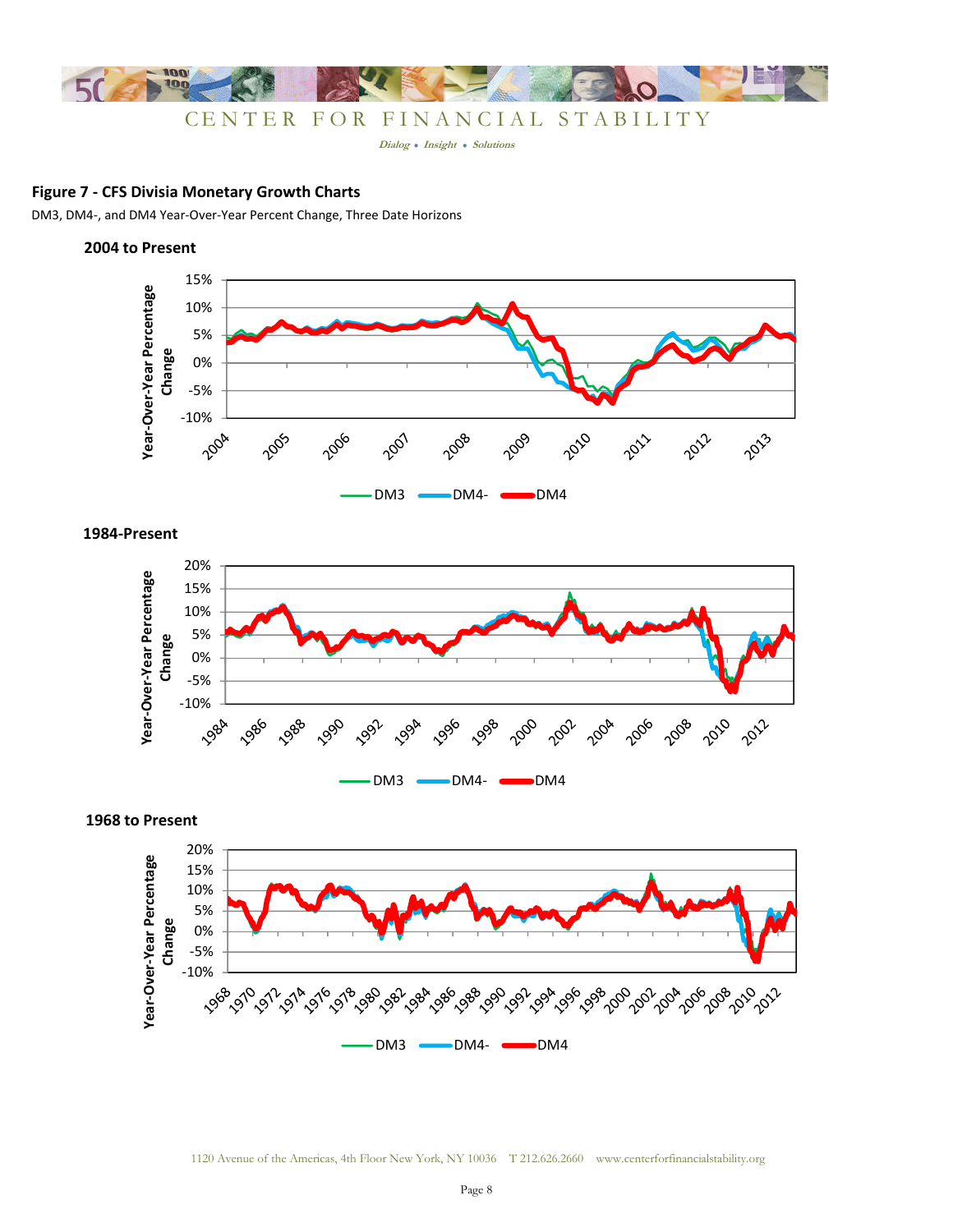

# **Figure 8 - CFS Divisia Monetary Aggregates Level Charts**

DM3, DM4-, and DM4 Levels, Normalized to Equal 100 in Jan. 1967, Logarithmic Scales

### **2004 to Present**





**1967 to Present**



# **1984 to Present**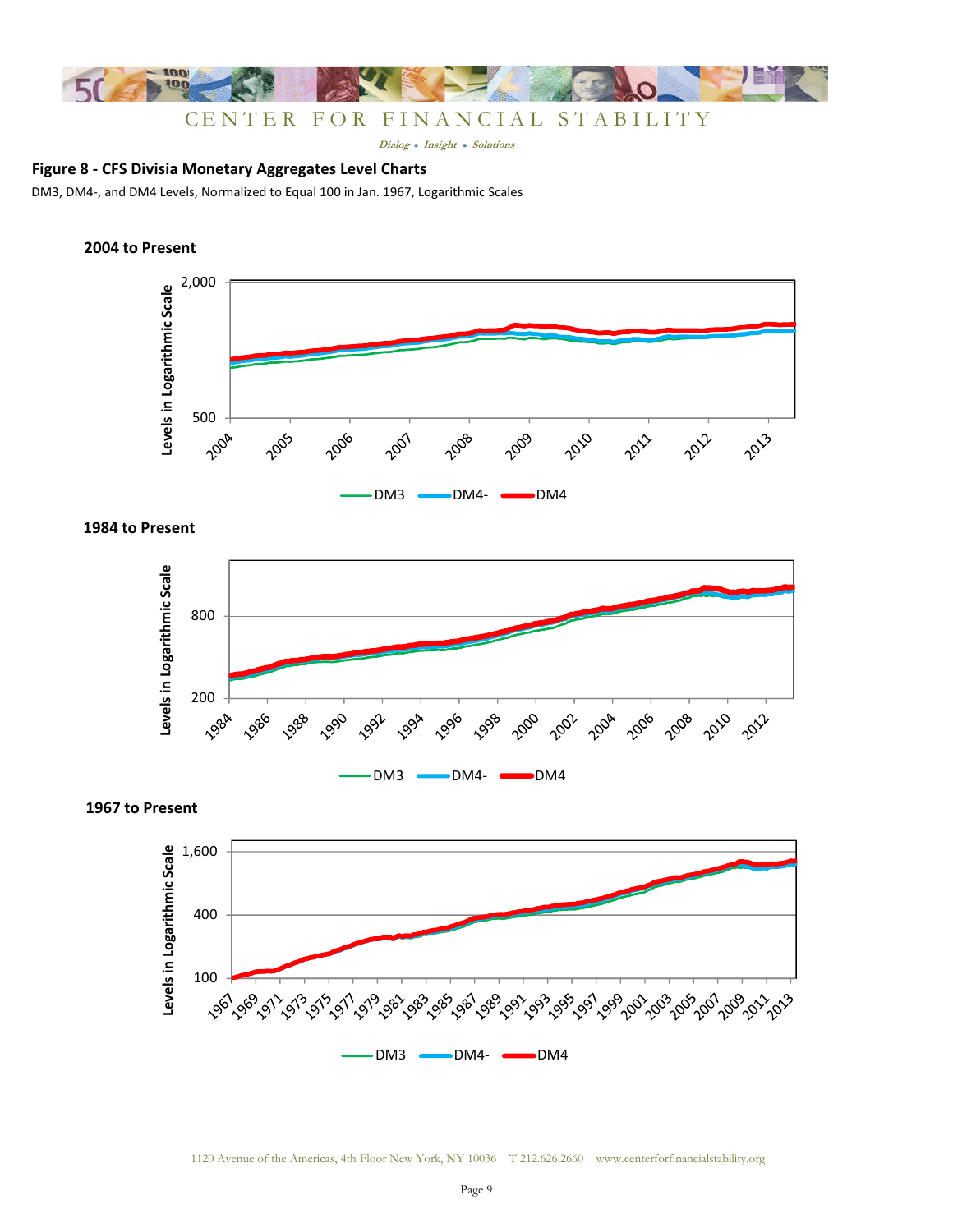

# **Figure 9 - Components of All CFS Divisia Aggregates Growth-Rate Weights Used in Latest Month (June 2013)**

|                                                           | <b>Divisia</b> | Divisia | <b>Divisia</b> | <b>Divisia</b> | Divisia | <b>Divisia</b> | <b>Divisia</b> | <b>Divisia</b> |
|-----------------------------------------------------------|----------------|---------|----------------|----------------|---------|----------------|----------------|----------------|
|                                                           | M <sub>1</sub> | M2M     | MZM            | M <sub>2</sub> | ALL     | M <sub>3</sub> | M4-            | M4             |
| Currency                                                  | 33.1%          | 11.6%   | 9.8%           | 11.0%          | 9.4%    | 7.5%           | 7.1%           | 6.5%           |
| <b>Traveler's Checks</b>                                  | 0.1%           | 0.0%    | 0.0%           | 0.0%           | 0.0%    | 0.0%           | 0.0%           | 0.0%           |
| Demand Deposits (Sweeps Adjusted)                         | 45.7%          | 16.1%   | 13.6%          | 15.2%          | 13.0%   | 10.4%          | 9.8%           | 8.9%           |
| OCDs at Commercial Banks (Sweeps Adjusted)                | 11.8%          | 4.2%    | 3.5%           | 3.9%           | 3.4%    | 2.7%           | 2.5%           | 2.3%           |
| OCDs at Thrift Institutions (Sweeps Adjusted)             | 9.3%           | 3.3%    | 2.8%           | 3.1%           | 2.6%    | 2.1%           | 2.0%           | 1.8%           |
| Savings Deposits at Commercial Banks (Sweeps Adjusted)    |                | 50.0%   | 42.3%          | 47.3%          | 40.4%   | 32.5%          | 30.6%          | 27.8%          |
| Savings Deposits at Thrift Institutions (Sweeps Adjusted) |                | 8.3%    | 7.1%           | 7.9%           | 6.7%    | 5.4%           | 5.1%           | 4.6%           |
| Retail Money-Market Funds                                 |                | 6.6%    | 5.6%           | 6.3%           | 5.4%    | 4.3%           | 4.0%           | 3.7%           |
| Small Time Deposits at Commercial Banks                   |                |         |                | 3.9%           | 3.3%    | 2.7%           | 2.5%           | 2.3%           |
| Small Time Deposits at Thrifts                            |                |         |                | 1.3%           | 1.1%    | 0.9%           | 0.9%           | 0.8%           |
| Institutional Money-Market Funds                          |                |         | 15.2%          |                | 14.6%   | 11.7%          | 11.0%          | 10.0%          |
| Large Time Deposits                                       |                |         |                |                |         | 8.7%           | 8.2%           | 7.5%           |
| Repurchase Agreements                                     |                |         |                |                |         | 11.0%          | 10.4%          | 9.4%           |
| <b>Commercial Paper</b>                                   |                |         |                |                |         |                | 5.8%           | 5.3%           |
| T-Bills                                                   |                |         |                |                |         |                |                | 9.1%           |
| Sum of Weights                                            | 100.0%         | 100.0%  | 100.0%         | 100.0%         | 100.0%  | 100.0%         | 100.0%         | 100.0%         |

\* Sweeps adjusted.

 $\overline{a}$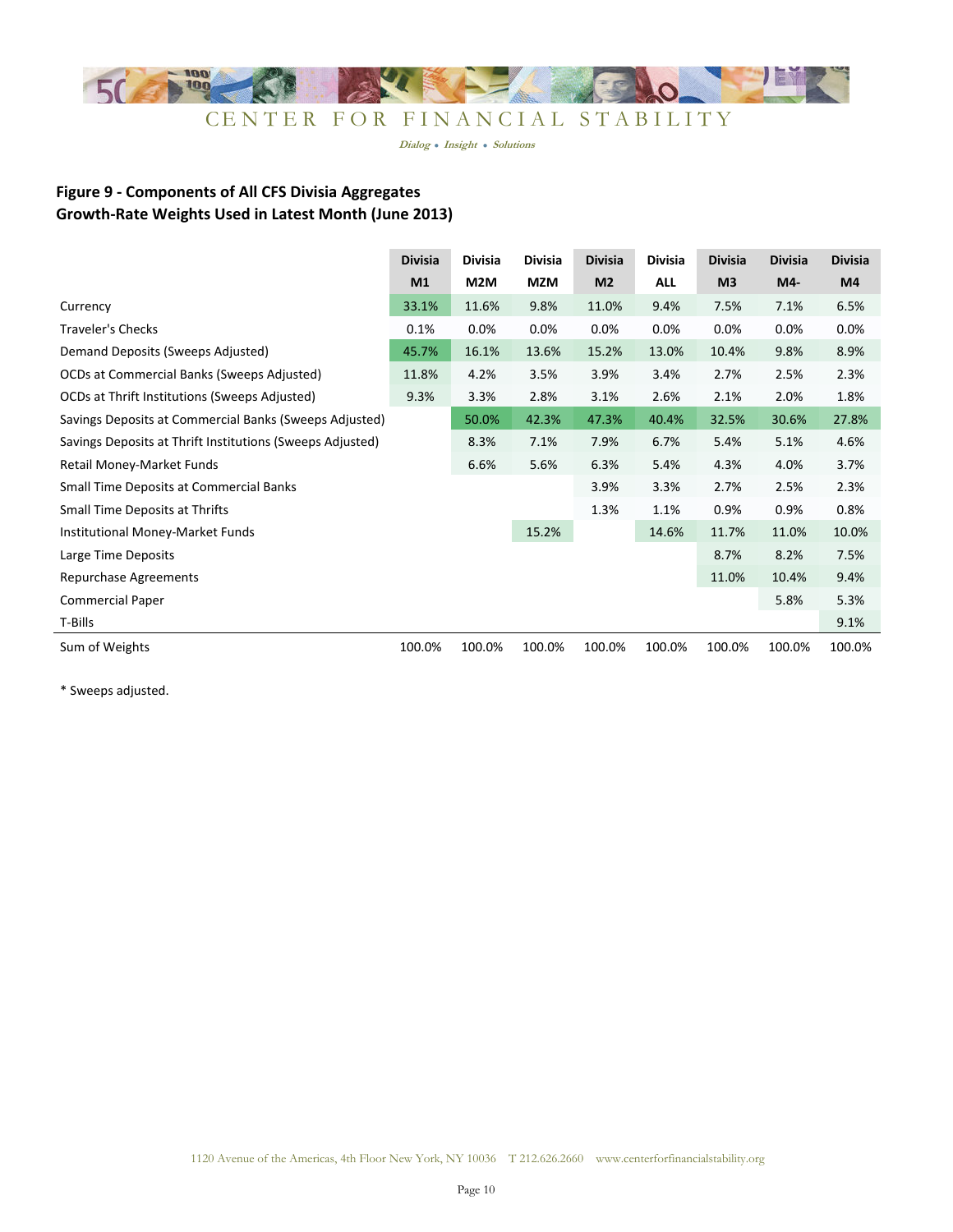

#### **Figure 10 - Components of CFS Divisia M4 - Highlights for June 2013**

Note: Each component's influence on DM4 growth (left chart column) reflects the component's unweighted growth (right chart column) and its growth-rate weight (middle chart column). The background and the bar colors are shaded to show which components are included in which aggregates. The lighter the green, the broader the aggregate.



\* Average of last 12 monthly weighted contributions to CFS Divisia M4 growth rates (annual rates). Unlike the other percent calculations in this report, the weighted contributions use continuous percent changes computed from natural logs e.g. (ln(x)-ln(x-1)).

\*\* Sweeps adjusted.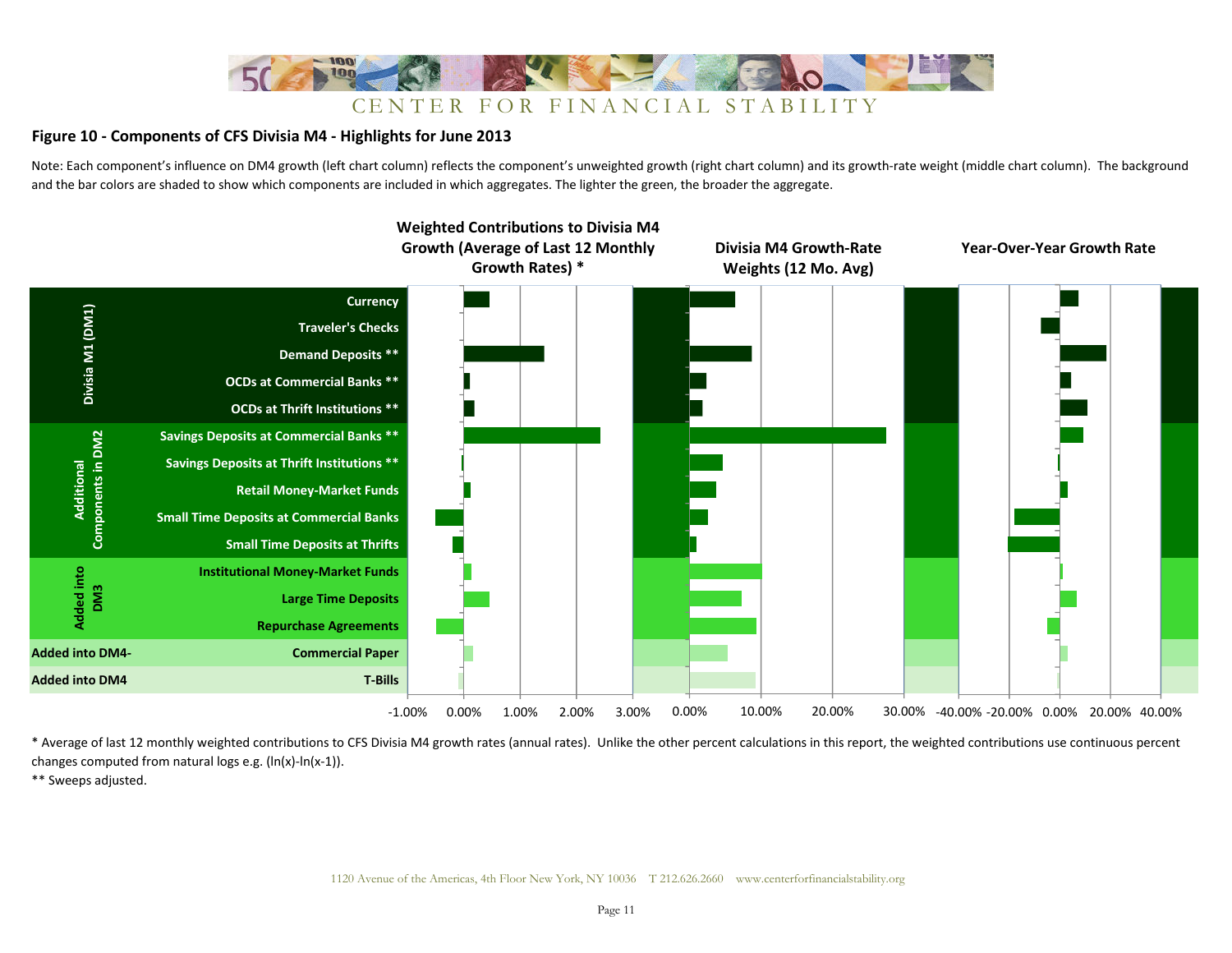

#### **Figure 16 - CFS Divisia M4 Quarterly Growth Triangle**

Recent Quarterly History (Compound Annual Rates of Change)

This triangular report design was originated by Federal Reserve Bank of St. Louis to show seasonally adjusted annualized growth rates for a variety of time periods.

|                    |                |            |            |            |                        |            |                        |            | Initial                | Period     |               |            |            |            |            |            |            |            |            |          |
|--------------------|----------------|------------|------------|------------|------------------------|------------|------------------------|------------|------------------------|------------|---------------|------------|------------|------------|------------|------------|------------|------------|------------|----------|
| Terminal<br>Period | Q3<br>2008     | Q4<br>2008 | Q1<br>2009 | Q2<br>2009 | Q <sub>3</sub><br>2009 | Q4<br>2009 | Q <sub>1</sub><br>2010 | Q2<br>2010 | Q <sub>3</sub><br>2010 | Q4<br>2010 | Q1<br>2011    | Q2<br>2011 | Q3<br>2011 | Q4<br>2011 | Q1<br>2012 | Q2<br>2012 | Q3<br>2012 | Q4<br>2012 | Q1<br>2013 |          |
| Q4 2008            | $16.5^{\circ}$ |            |            |            |                        |            |                        |            |                        |            |               |            |            |            |            |            |            |            |            | 1,289.88 |
| Q1 2009            | 7.6            | $-0.6$     |            |            |                        |            |                        |            |                        |            |               |            |            |            |            |            |            |            |            | 1,287.86 |
| Q2 2009            | Z t            | XX         | $-3.6$     |            |                        |            |                        |            |                        |            |               |            |            |            |            |            |            |            |            | 1,276.12 |
| Q3 2009            | 1.5            | $-3.1$     | $-4.3$     | $-5.0$     |                        |            |                        |            |                        |            |               |            |            |            |            |            |            |            |            | 1,259.84 |
| Q4 2009            | $-0.9$         | $-4.8$     | 8638       | KOR        | $-97$                  |            |                        |            |                        |            |               |            |            |            |            |            |            |            |            | 1,228.21 |
| Q1 2010            | $-2.2$         | $-5.5$     | $-6.7$     | $-7.7$     | $-9.0$                 | $-8.3$     |                        |            |                        |            |               |            |            |            |            |            |            |            |            | 1,201.75 |
| Q2 2010            | $-2.2$         | -50        | $-5.8$     | $-6.4$     | $-6.9$                 | 34         | $-2.4$                 |            |                        |            |               |            |            |            |            |            |            |            |            | 1,194.51 |
| Q3 2010            | $-1.4$         | $-3.7$     | $-4.3$     | $-4.4$     | $-4.2$                 | $-2.4$     | 0.8                    | 4.1        |                        |            |               |            |            |            |            |            |            |            |            | 1,206.48 |
| Q4 2010            | $-0.9$         | $-2.9$     | $-3.2$     | 31         | -2 1                   | $-0.9$     | XX                     | 38         | 35                     |            |               |            |            |            |            |            |            |            |            | 1,216.91 |
| Q1 2011            | $-1.1$         | $-2.9$     | $-3.2$     | $-3.2$     | $-2.8$                 | $-1.4$     | 0.4                    | 1.3        | 0.0                    | $-3.4$     |               |            |            |            |            |            |            |            |            | 1,206.51 |
| Q2 2011            | $-0.4$         | $-20$      | BN 88      | -19        | 81.58                  | 00         | XX                     | 2.8        | $2\,3$                 | 48         | XX.           |            |            |            |            |            |            |            |            | 1,227.64 |
| Q3 2011            | $-0.4$         | $-1.8$     | $-2.0$     | $-1.8$     | $-1.4$                 | $-0.1$     | 1.3                    | 2.1        | 1.6                    | 1.0        | 3.2           | $-0.6$     |            |            |            |            |            |            |            | 1,225.69 |
| Q4 2011            | $-0.4$         | BA         | 81.B       | 316        | 38                     | $-0.2$     | XX                     | N F        | 882                    | 06         | $20^{\circ}$  | -0.5       | $-0.4$     |            |            |            |            |            |            | 1.224.44 |
| Q1 2012            | $-0.1$         | $-1.3$     | $-1.4$     | $-1.2$     | $-0.8$                 | 0.3        | 1.4                    | 2.0        | 1.6                    | 1.3        | 2.5           | 0.9        | 1.7        | 3.9        |            |            |            |            |            | 1,236.13 |
| Q2 2012            | :03            | ⊗ు⊗        | 81.0       | $-0.8$     | -04                    | 0.6        | 16                     | X          | A 8                    | XS         | $2.6^{\circ}$ | 84         | XX         | 34         | 3.0        |            |            |            |            | 1,245.25 |
| Q3 2012            | 0.5            | $-0.4$     | $-0.4$     | $-0.2$     | 0.2                    | 1.2        | 2.2                    | 2.7        | 2.5                    | 2.4        | 3.4           | 2.7        | 3.5        | 4.9        | 5.4        | 7.8        |            |            |            | 1,268.77 |
| Q4 2012            | 09             | 00         | Œ          | 0.3        | 0.8                    | XX         | XX                     | 32         | XX                     | 30         | 40            | 34         | 43         | $33\,$     | 60         | 76         | XX         |            |            | 1,291.41 |
| Q1 2013            | 1.1            | 0.2        | 0.3        | 0.6        | 1.0                    | 1.8        | 2.7                    | 3.2        | 3.1                    | 3.1        | 3.9           | 3.5        | 4.2        | 5.1        | 5.4        | 6.2        | 5.5        | 3.7        |            | 1,303.08 |
| Q2 2013            | 10             | 02         | 03         | 05         | 0.9                    | ₩€         | 2.5                    | 30         | $2.9\,$                | 2.8        | 35            | 34         | 36         | 43         | 4.4        | XX.        | 37         | 49         | 0.2        | 1,303.84 |

#### **How to Read this Table:**

To find a growth rate for a particular date range, find the column that contains the start quarter; then find the row that contains the end quarter of the date range. The cell where they intersect represents the annualized growth rate for that time period. For example, the last row contains the growth rates ending in the most recent quarter for each starting quarter going back 4 3/4 years. The outer diagonal shows the growth rates that are the quarter-over-quarter rates for the last few years. Red and green shades highlight the largest negative and positive growth rates.

#### **Quarterly Data Highlights:**

In the last quarter, CFS Divisia M4 grew by 0.2% (seasonally adjusted annual rate).

- In the last year, CFS Divisia M4 grew by 4.7% (seasonally adjusted annual rate).
- In the last 2 years, CFS Divisia M4 grew by 3.1% (seasonally adjusted annual rate).
- In the last 3 years, CFS Divisia M4 grew by 3.0% (seasonally adjusted annual rate).
- In the last 4 years, CFS Divisia M4 grew by 0.5% (seasonally adjusted annual rate).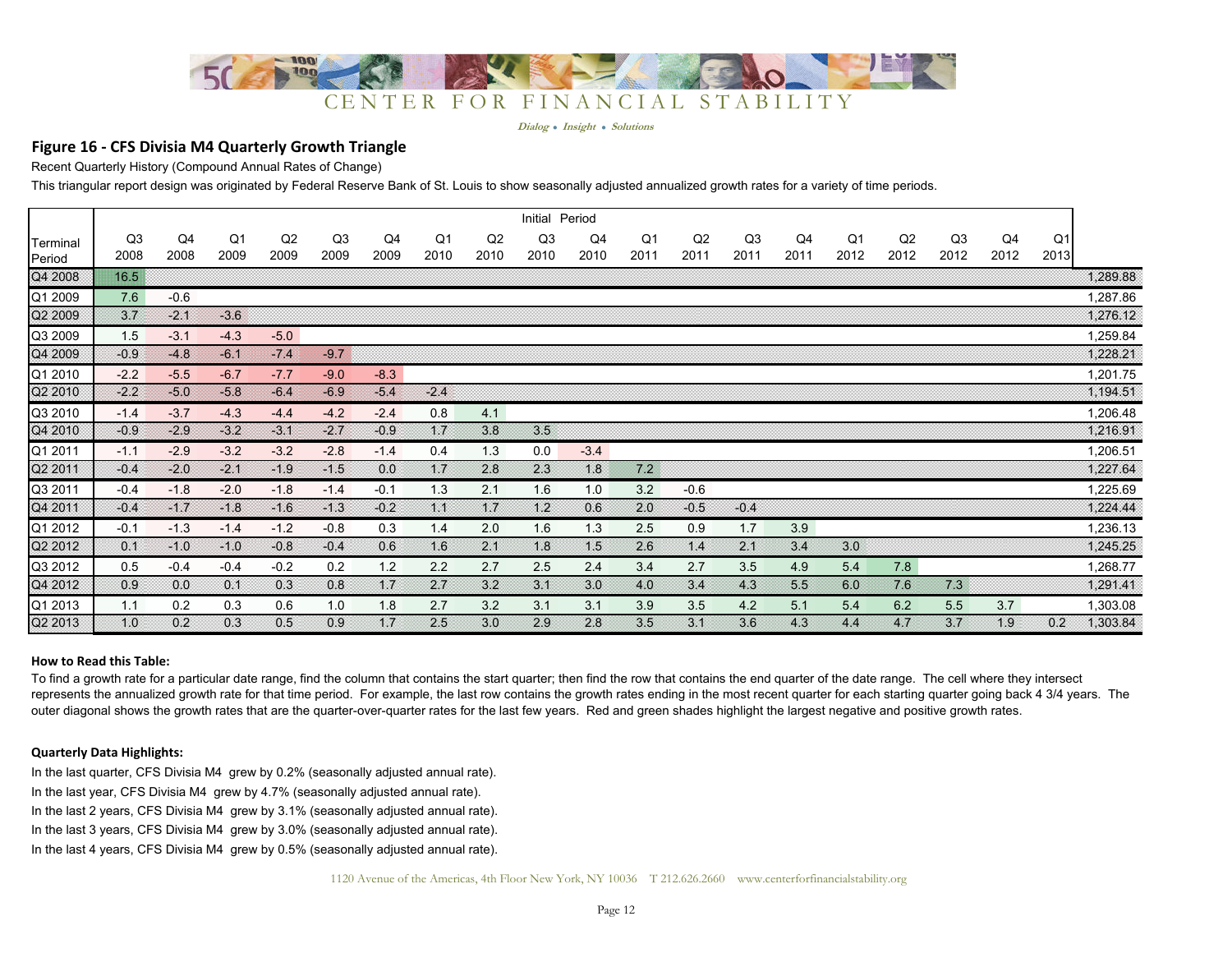

**Dialog Insight Solutions**

#### **Figure 11 - Components of CFS Divisia M4 (Asset Levels in Billions of Dollars)**

|               |          |                             | Divisia M1 (DM1)            |                                             |                                            | <b>Additional Components in DM2</b>                                             |                                                                         |                                                       |                                                                       |                                                           |                                                          | <b>Additional Components in DM3</b>  |                                 | <b>Added into</b><br><b>DM4</b> | <b>Added into</b><br>DM4 |
|---------------|----------|-----------------------------|-----------------------------|---------------------------------------------|--------------------------------------------|---------------------------------------------------------------------------------|-------------------------------------------------------------------------|-------------------------------------------------------|-----------------------------------------------------------------------|-----------------------------------------------------------|----------------------------------------------------------|--------------------------------------|---------------------------------|---------------------------------|--------------------------|
|               | Currency | Traveler's<br><b>Checks</b> | <b>Demand</b><br>Deposits * | OCDs at<br>Commercial<br>Banks <sup>*</sup> | OCDs at<br><b>Thrift</b><br>Institutions * | <b>Savings</b><br><b>Deposits at</b><br><b>Commercial</b><br>Banks <sup>*</sup> | <b>Savings</b><br><b>Deposits at</b><br><b>Thrift</b><br>Institutions * | <b>Retail Money-</b><br><b>Market</b><br><b>Funds</b> | <b>Small Time</b><br>Deposits at<br><b>Commercial</b><br><b>Banks</b> | <b>Small Time</b><br><b>Deposits at</b><br><b>Thrifts</b> | Institutional<br>Money-<br><b>Market</b><br><b>Funds</b> | <b>Large Time</b><br><b>Deposits</b> | Repurchase<br><b>Agreements</b> | <b>Commercial</b><br>Paper      | <b>T-Bills</b>           |
| $May-11$      | 957      | 5                           | 1,051                       | 426                                         | 304                                        | 3,914                                                                           | 829                                                                     | 656                                                   | 604                                                                   | 254                                                       | 1,896                                                    | 1,785                                | 1,917                           | 1,175                           | 1,567                    |
| $Jun-11$      | 964      | 5                           | 1,059                       | 428                                         | 300                                        | 3,994                                                                           | 831                                                                     | 658                                                   | 593                                                                   | 251                                                       | 1,873                                                    | 1,739                                | 1,795                           | 1,171                           | 1,554                    |
| $Jul-11$      | 970      | 5                           | 1,108                       | 420                                         | 298                                        | 4,136                                                                           | 842                                                                     | 659                                                   | 582                                                                   | 247                                                       | 1,838                                                    | 1,663                                | 1,794                           | 1,138                           | 1,522                    |
| Aug-11        | 977      | $\overline{4}$              | 1,229                       | 410                                         | 295                                        | 4,240                                                                           | 850                                                                     | 673                                                   | 570                                                                   | 243                                                       | 1,747                                                    | 1,554                                | 1,819                           | 1,091                           | 1,481                    |
| $Sep-11$      | 983      | $\overline{4}$              | 1,237                       | 407                                         | 296                                        | 4,276                                                                           | 852                                                                     | 668                                                   | 559                                                                   | 239                                                       | 1,768                                                    | 1,553                                | 1,801                           | 1,029                           | 1,498                    |
| $Oct-11$      | 987      | $\overline{4}$              | 1,258                       | 400                                         | 297                                        | 4,292                                                                           | 856                                                                     | 673                                                   | 550                                                                   | 235                                                       | 1,765                                                    | 1,532                                | 1,780                           | 1,019                           | 1,515                    |
| <b>Nov-11</b> | 995      | $\overline{4}$              | 1,265                       | 404                                         | 296                                        | 4,336                                                                           | 864                                                                     | 667                                                   | 542                                                                   | 231                                                       | 1,758                                                    | 1,502                                | 1,781                           | 993                             | 1,511                    |
| Dec-11        | 1,002    | $\overline{4}$              | 1,259                       | 402                                         | 297                                        | 4,378                                                                           | 869                                                                     | 662                                                   | 537                                                                   | 228                                                       | 1,763                                                    | 1,491                                | 1,760                           | 938                             | 1,538                    |
| $Jan-12$      | 1,011    | $\overline{4}$              | 1,291                       | 400                                         | 301                                        | 4,425                                                                           | 868                                                                     | 657                                                   | 534                                                                   | 222                                                       | 1,760                                                    | 1,480                                | 1,755                           | 976                             | 1,572                    |
| Feb-12        | 1,019    | 4                           | 1,293                       | 401                                         | 304                                        | 4,483                                                                           | 852                                                                     | 646                                                   | 533                                                                   | 213                                                       | 1,747                                                    | 1,474                                | 1,804                           | 964                             | 1,559                    |
| Mar-12        | 1,027    | $\overline{4}$              | 1,288                       | 402                                         | 307                                        | 4,522                                                                           | 861                                                                     | 640                                                   | 525                                                                   | 208                                                       | 1,751                                                    | 1,469                                | 1,799                           | 937                             | 1,580                    |
| Apr-12        | 1,034    | $\overline{4}$              | 1,285                       | 391                                         | 301                                        | 4,582                                                                           | 873                                                                     | 638                                                   | 516                                                                   | 205                                                       | 1,739                                                    | 1,472                                | 1,776                           | 951                             | 1,581                    |
| $May-12$      | 1,040    | $\overline{4}$              | 1,291                       | 392                                         | 301                                        | 4,615                                                                           | 884                                                                     | 634                                                   | 507                                                                   | 203                                                       | 1,735                                                    | 1,459                                | 1,725                           | 971                             | 1,608                    |
| Jun-12        | 1,046    | $\overline{4}$              | 1,297                       | 383                                         | 301                                        | 4,671                                                                           | 889                                                                     | 631                                                   | 499                                                                   | 200                                                       | 1,727                                                    | 1,473                                | 1,802                           | 966                             | 1,629                    |
| Jul-12        | 1,053    | 4                           | 1,374                       | 405                                         | 313                                        | 4,659                                                                           | 890                                                                     | 628                                                   | 492                                                                   | 196                                                       | 1,730                                                    | 1,495                                | 1,792                           | 1,000                           | 1,625                    |
| Aug-12        | 1,060    | $\overline{4}$              | 1,406                       | 405                                         | 315                                        | 4,699                                                                           | 894                                                                     | 625                                                   | 485                                                                   | 193                                                       | 1,742                                                    | 1,497                                | 1,732                           | 997                             | 1,654                    |
| $Sep-12$      | 1,069    | $\overline{4}$              | 1,446                       | 403                                         | 319                                        | 4,735                                                                           | 893                                                                     | 625                                                   | 478                                                                   | 189                                                       | 1,751                                                    | 1,494                                | 1,813                           | 976                             | 1,651                    |
| Oct-12        | 1,078    | $\overline{4}$              | 1,494                       | 408                                         | 318                                        | 4,767                                                                           | 897                                                                     | 625                                                   | 470                                                                   | 186                                                       | 1,742                                                    | 1,482                                | 1,772                           | 968                             | 1,659                    |
| Nov-12        | 1,083    | $\overline{4}$              | 1,471                       | 398                                         | 318                                        | 4,923                                                                           | 829                                                                     | 630                                                   | 464                                                                   | 179                                                       | 1,735                                                    | 1,481                                | 1,799                           | 984                             | 1,680                    |
| Dec-12        | 1,091    | $\overline{4}$              | 1,504                       | 411                                         | 324                                        | 4,971                                                                           | 833                                                                     | 640                                                   | 455                                                                   | 176                                                       | 1,743                                                    | 1,515                                | 1,955                           | 1,010                           | 1,649                    |
| $Jan-13$      | 1,098    | 4                           | 1,513                       | 424                                         | 333                                        | 4,958                                                                           | 846                                                                     | 652                                                   | 446                                                                   | 176                                                       | 1,771                                                    | 1,530                                | 1,811                           | 1,081                           | 1,650                    |
| Feb-13        | 1,099    | $\overline{4}$              | 1,535                       | 420                                         | 333                                        | 4,938                                                                           | 850                                                                     | 636                                                   | 437                                                                   | 173                                                       | 1,768                                                    | 1,542                                | 1,737                           | 1,045                           | 1,677                    |
| $Mar-13$      | 1,103    | $\overline{4}$              | 1,508                       | 413                                         | 337                                        | 5,000                                                                           | 862                                                                     | 634                                                   | 431                                                                   | 169                                                       | 1,755                                                    | 1,540                                | 1,703                           | 998                             | 1,676                    |
| Apr-13        | 1,109    | $\overline{4}$              | 1,550                       | 412                                         | 332                                        | 5,027                                                                           | 868                                                                     | 634                                                   | 425                                                                   | 166                                                       | 1,756                                                    | 1,523                                | 1,742                           | 994                             | 1,660                    |
| $May-13$      | 1,116    | $\overline{4}$              | 1,560                       | 410                                         | 331                                        | 5,041                                                                           | 876                                                                     | 634                                                   | 418                                                                   | 162                                                       | 1,747                                                    | 1,530                                | 1,733                           | 1,021                           | 1,621                    |
| Jun-13        | 1,123    | $\overline{4}$              | 1,536                       | 400                                         | 333                                        | 5,100                                                                           | 883                                                                     | 651                                                   | 409                                                                   | 159                                                       | 1,750                                                    | 1,570                                | 1,714                           | 998                             | 1,612                    |

\*Sweeps adjusted.Note: Four components are not included, because they ended in Aug. '91 (MMDAs at commercial banks, MMDAs at thrifts, savings deposits at commercial banks excluding MMDAs, savings deposits at thrifts excluding MMDAs).

1120 Avenue of the Americas, 4th Floor New York, NY 10036 T 212.626.2660 www.centerforfinancialstability.org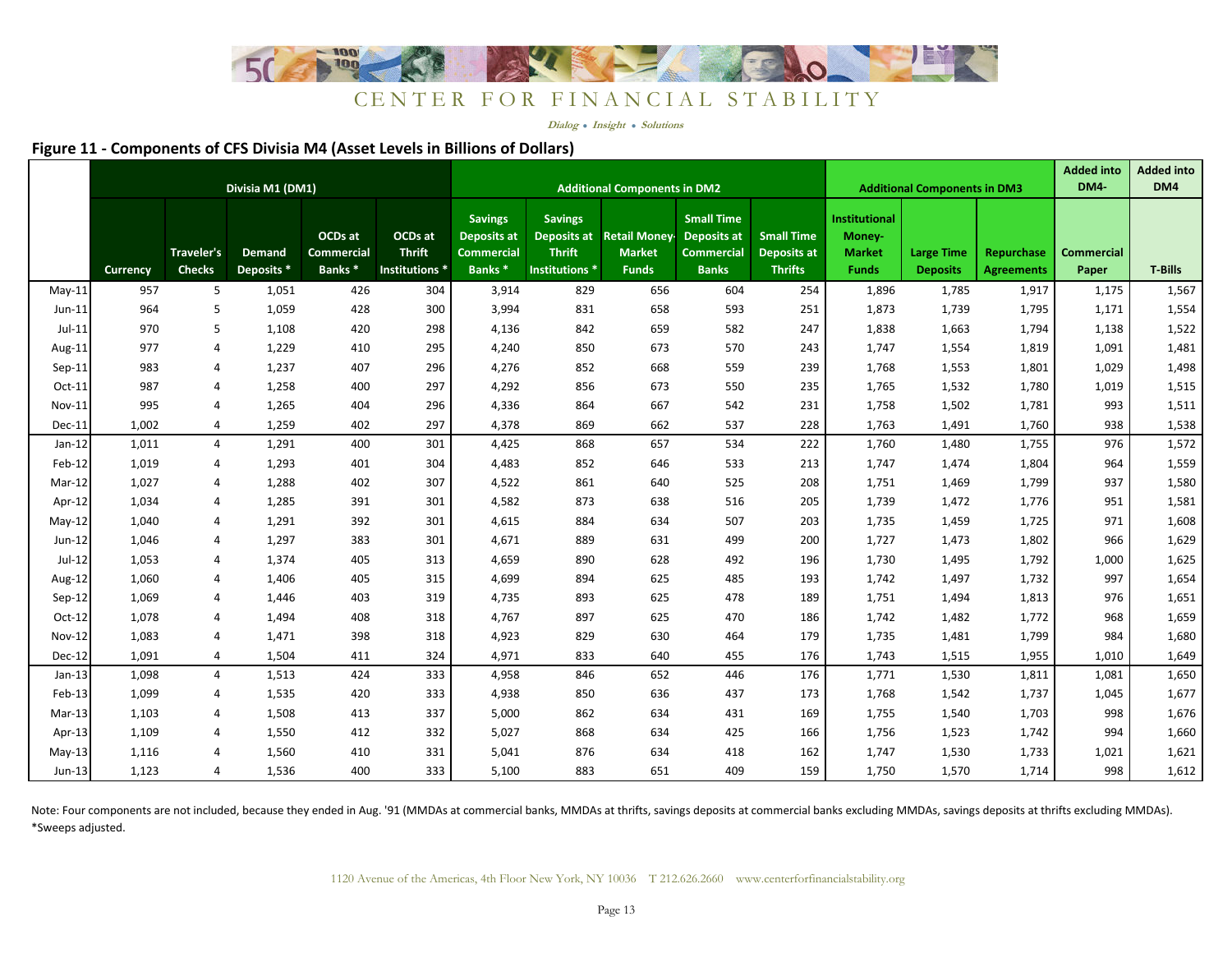

**Dialog Insight Solutions**

#### **Figure 12 - Components of CFS Divisia M4 (Year-Over-Year Growth Rates)**

|               |          | Divisia M1 (DM1)            |                      |                                             | <b>Additional Components in DM2</b>                   |                                                                                 |                                                   |                                                            |                                                                       |                                                           | <b>Additional Components in DM3</b>                      |                                      | <b>Added into</b><br><b>DM4</b> | <b>Added into</b><br>DM4   |                |
|---------------|----------|-----------------------------|----------------------|---------------------------------------------|-------------------------------------------------------|---------------------------------------------------------------------------------|---------------------------------------------------|------------------------------------------------------------|-----------------------------------------------------------------------|-----------------------------------------------------------|----------------------------------------------------------|--------------------------------------|---------------------------------|----------------------------|----------------|
|               | Currency | Traveler's<br><b>Checks</b> | Demand<br>Deposits * | OCDs at<br>Commercial<br>Banks <sup>*</sup> | OCDs at<br><b>Thrift</b><br>Institutions <sup>*</sup> | <b>Savings</b><br><b>Deposits at</b><br><b>Commercial</b><br>Banks <sup>*</sup> | <b>Savings</b><br><b>Thrift</b><br>Institutions * | Deposits at Retail Money-<br><b>Market</b><br><b>Funds</b> | <b>Small Time</b><br>Deposits at<br><b>Commercial</b><br><b>Banks</b> | <b>Small Time</b><br><b>Deposits at</b><br><b>Thrifts</b> | Institutional<br>Money-<br><b>Market</b><br><b>Funds</b> | <b>Large Time</b><br><b>Deposits</b> | Repurchase<br><b>Agreements</b> | <b>Commercial</b><br>Paper | <b>T-Bills</b> |
| $May-11$      | 8.7%     | $-6.1%$                     | 18.1%                | $-0.6%$                                     | $-0.6%$                                               | 11.6%                                                                           | 11.7%                                             | $-8.2%$                                                    | $-22.0%$                                                              | $-14.6%$                                                  | $-2.4%$                                                  | 3.4%                                 | 8.4%                            | 11.2%                      | $-14.3%$       |
| $Jun-11$      | 9.1%     | $-6.3%$                     | 17.2%                | $-2.1%$                                     | 0.1%                                                  | 13.3%                                                                           | 11.1%                                             | $-8.1%$                                                    | $-22.0%$                                                              | $-14.5%$                                                  | $-2.3%$                                                  | 1.0%                                 | 11.7%                           | 12.4%                      | $-14.2%$       |
| $Jul-11$      | 9.3%     | $-6.3%$                     | 24.8%                | $-3.9%$                                     | $-1.7%$                                               | 16.3%                                                                           | 11.0%                                             | $-7.2%$                                                    | $-22.1%$                                                              | $-14.7%$                                                  | $-4.4%$                                                  | $-5.0%$                              | 2.1%                            | 6.8%                       | $-16.0%$       |
| Aug-11        | 9.4%     | $-6.4%$                     | 34.7%                | $-6.0%$                                     | $-2.2%$                                               | 18.0%                                                                           | 11.1%                                             | $-3.7%$                                                    | $-22.2%$                                                              | $-15.3%$                                                  | $-9.6%$                                                  | $-11.8%$                             | 0.6%                            | 2.5%                       | $-17.7%$       |
| $Sep-11$      | 9.2%     | $-6.4%$                     | 34.9%                | $-8.4%$                                     | $-1.7%$                                               | 17.4%                                                                           | 10.8%                                             | $-3.6%$                                                    | $-21.7%$                                                              | $-15.4%$                                                  | $-8.8%$                                                  | $-11.7%$                             | 3.1%                            | $-6.8%$                    | $-16.6%$       |
| Oct-11        | 8.7%     | $-6.4%$                     | 36.1%                | $-9.4%$                                     | $-2.8%$                                               | 16.2%                                                                           | 10.3%                                             | $-2.1%$                                                    | $-20.7%$                                                              | $-15.7%$                                                  | $-8.4%$                                                  | $-13.0%$                             | $-5.9%$                         | $-5.4%$                    | $-16.1%$       |
| Nov-11        | 8.7%     | $-8.5%$                     | 32.5%                | $-10.9%$                                    | $-1.4%$                                               | 16.7%                                                                           | 10.6%                                             | $-2.0%$                                                    | $-19.6%$                                                              | $-15.8%$                                                  | $-8.6%$                                                  | $-14.1%$                             | $-3.5%$                         | $-5.8%$                    | $-15.0%$       |
| Dec-11        | 9.0%     | $-8.5%$                     | 30.7%                | $-10.4%$                                    | $-1.9%$                                               | 16.5%                                                                           | 10.4%                                             | $-1.8%$                                                    | $-18.2%$                                                              | $-15.6%$                                                  | $-6.9%$                                                  | $-13.4%$                             | $-2.1%$                         | $-9.6%$                    | $-14.4%$       |
| $Jan-12$      | 9.4%     | $-10.6%$                    | 31.7%                | $-9.3%$                                     | $-2.4%$                                               | 17.3%                                                                           | 9.7%                                              | $-2.0%$                                                    | $-17.1%$                                                              | $-16.3%$                                                  | $-4.7%$                                                  | $-13.6%$                             | $-0.3%$                         | $-0.2%$                    | $-14.2%$       |
| Feb-12        | 9.6%     | $-8.7%$                     | 29.4%                | $-8.3%$                                     | $-1.1%$                                               | 17.6%                                                                           | 6.0%                                              | $-2.8%$                                                    | $-16.0%$                                                              | $-18.9%$                                                  | $-4.3%$                                                  | $-14.0%$                             | 0.8%                            | $-6.5%$                    | $-7.9%$        |
| $Mar-12$      | 9.6%     | $-10.9%$                    | 28.0%                | $-8.0%$                                     | $-0.4%$                                               | 17.6%                                                                           | 5.5%                                              | $-3.3%$                                                    | $-15.8%$                                                              | $-20.1%$                                                  | $-5.2%$                                                  | $-14.9%$                             | $-1.8%$                         | $-12.9%$                   | $-2.5%$        |
| Apr-12        | 9.2%     | $-10.9%$                    | 26.1%                | $-7.7%$                                     | $-3.4%$                                               | 17.6%                                                                           | 6.7%                                              | $-3.0%$                                                    | $-16.1%$                                                              | $-20.1%$                                                  | $-7.3%$                                                  | $-16.0%$                             | $-3.8%$                         | $-18.6%$                   | $-1.7%$        |
| $May-12$      | 8.7%     | $-13.0%$                    | 22.8%                | $-8.2%$                                     | $-1.0%$                                               | 17.9%                                                                           | 6.7%                                              | $-3.3%$                                                    | $-16.1%$                                                              | $-20.3%$                                                  | $-8.5%$                                                  | $-18.2%$                             | $-10.1%$                        | $-17.4%$                   | 2.6%           |
| Jun-12        | 8.5%     | $-11.1%$                    | 22.5%                | $-10.3%$                                    | 0.3%                                                  | 17.0%                                                                           | 7.0%                                              | $-4.2%$                                                    | $-15.9%$                                                              | $-20.1%$                                                  | $-7.8%$                                                  | $-15.3%$                             | 0.4%                            | $-17.5%$                   | 4.8%           |
| Jul-12        | 8.5%     | $-11.1%$                    | 24.1%                | $-3.7%$                                     | 5.0%                                                  | 12.6%                                                                           | 5.7%                                              | $-4.8%$                                                    | $-15.5%$                                                              | $-20.5%$                                                  | $-5.9%$                                                  | $-10.1%$                             | $-0.1%$                         | $-12.1%$                   | 6.7%           |
| Aug-12        | 8.5%     | $-11.4%$                    | 14.4%                | $-1.2%$                                     | 6.7%                                                  | 10.8%                                                                           | 5.2%                                              | $-7.2%$                                                    | $-14.9%$                                                              | $-20.4%$                                                  | $-0.3%$                                                  | $-3.6%$                              | $-4.8%$                         | $-8.7%$                    | 11.6%          |
| Sep-12        | 8.8%     | $-11.4%$                    | 16.9%                | $-0.9%$                                     | 7.7%                                                  | 10.7%                                                                           | 4.8%                                              | $-6.5%$                                                    | $-14.5%$                                                              | $-20.7%$                                                  | $-1.0%$                                                  | $-3.8%$                              | 0.6%                            | $-5.1%$                    | 10.2%          |
| $Oct-12$      | 9.2%     | $-11.4%$                    | 18.8%                | 2.0%                                        | 7.2%                                                  | 11.1%                                                                           | 4.8%                                              | $-7.0%$                                                    | $-14.6%$                                                              | $-20.8%$                                                  | $-1.3%$                                                  | $-3.2%$                              | $-0.5%$                         | $-5.0%$                    | 9.5%           |
| <b>Nov-12</b> | 8.9%     | $-9.3%$                     | 16.3%                | $-1.4%$                                     | 7.3%                                                  | 13.5%                                                                           | $-4.1%$                                           | $-5.5%$                                                    | $-14.4%$                                                              | $-22.4%$                                                  | $-1.3%$                                                  | $-1.4%$                              | 1.0%                            | $-0.9%$                    | 11.2%          |
| Dec-12        | 8.9%     | $-11.6%$                    | 19.4%                | 2.2%                                        | 9.1%                                                  | 13.6%                                                                           | $-4.1%$                                           | $-3.3%$                                                    | $-15.3%$                                                              | $-22.8%$                                                  | $-1.1%$                                                  | 1.6%                                 | 11.1%                           | 7.7%                       | 7.2%           |
| $Jan-13$      | 8.6%     | $-9.5%$                     | 17.3%                | 6.2%                                        | 10.7%                                                 | 12.0%                                                                           | $-2.6%$                                           | $-0.8%$                                                    | $-16.5%$                                                              | $-20.9%$                                                  | 0.6%                                                     | 3.4%                                 | 3.2%                            | 10.7%                      | 5.0%           |
| Feb-13        | 7.8%     | $-9.5%$                     | 18.8%                | 4.6%                                        | 9.5%                                                  | 10.1%                                                                           | $-0.2%$                                           | $-1.6%$                                                    | $-17.9%$                                                              | $-18.7%$                                                  | 1.2%                                                     | 4.6%                                 | $-3.7%$                         | 8.4%                       | 7.5%           |
| $Mar-13$      | 7.3%     | $-7.3%$                     | 17.0%                | 2.8%                                        | 9.9%                                                  | 10.6%                                                                           | 0.1%                                              | $-0.9%$                                                    | $-17.8%$                                                              | $-18.6%$                                                  | 0.2%                                                     | 4.8%                                 | $-5.4%$                         | 6.6%                       | 6.1%           |
| Apr-13        | 7.3%     | $-9.8%$                     | 20.6%                | 5.5%                                        | 10.3%                                                 | 9.7%                                                                            | $-0.6%$                                           | $-0.6%$                                                    | $-17.7%$                                                              | $-19.3%$                                                  | 1.0%                                                     | 3.5%                                 | $-1.9%$                         | 4.5%                       | 5.0%           |
| $May-13$      | 7.4%     | $-7.5%$                     | 20.8%                | 4.7%                                        | 9.9%                                                  | 9.2%                                                                            | $-0.9%$                                           | $-0.1%$                                                    | $-17.5%$                                                              | $-19.9%$                                                  | 0.7%                                                     | 4.8%                                 | 0.5%                            | 5.1%                       | 0.8%           |
| $Jun-13$      | 7.4%     | $-7.5%$                     | 18.4%                | 4.4%                                        | 10.9%                                                 | 9.2%                                                                            | $-0.7%$                                           | 3.3%                                                       | $-18.0%$                                                              | $-20.6%$                                                  | 1.3%                                                     | 6.6%                                 | $-4.9%$                         | 3.3%                       | $-1.1%$        |

\*Sweeps adjusted.Note: Four components are not included, because they ended in Aug. '91 (MMDAs at commercial banks, MMDAs at thrifts, savings deposits at commercial banks excluding MMDAs, savings deposits at thrifts excluding MMDAs).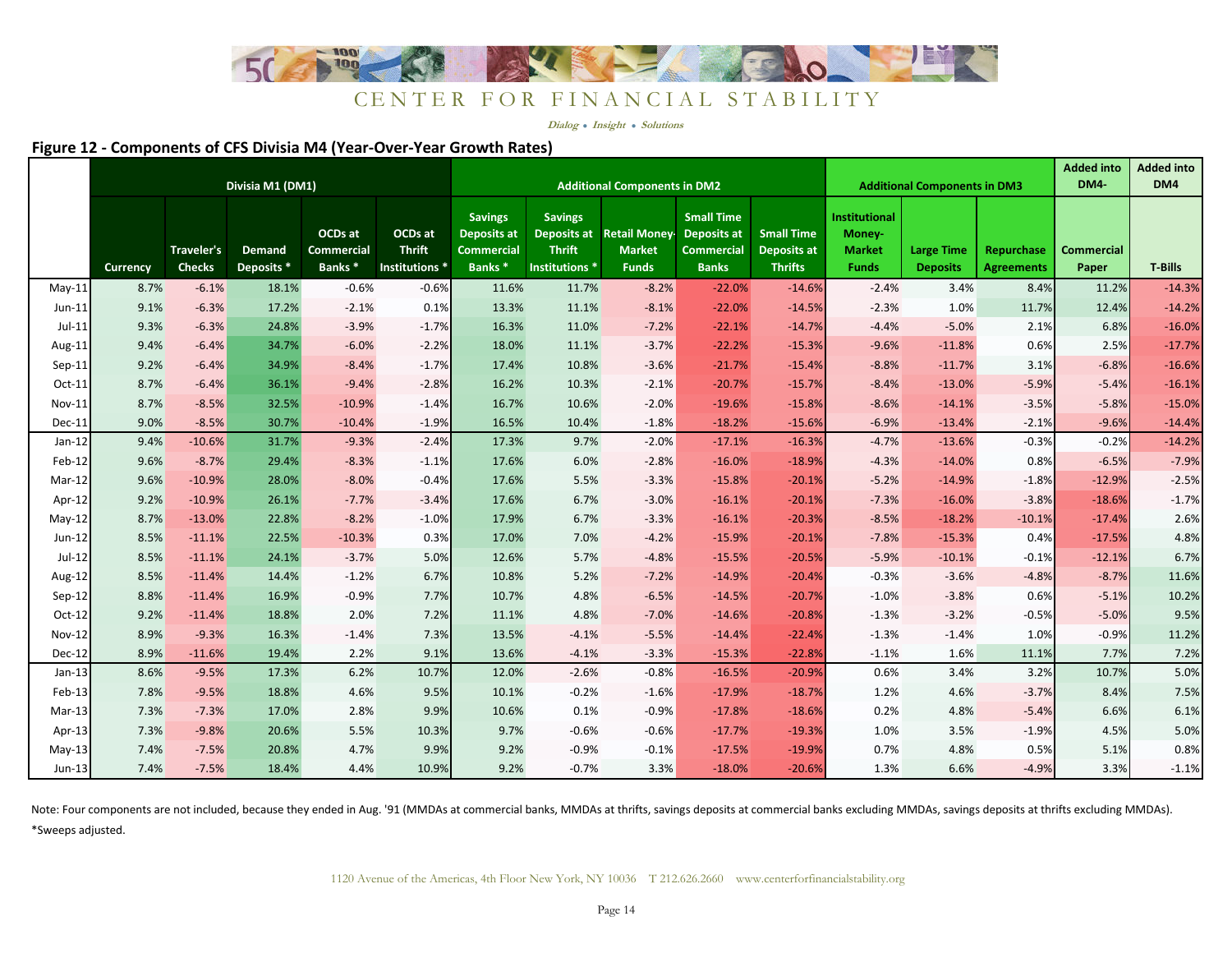

**Dialog Insight Solutions**

#### **Figure 13 - CFS Divisia M4 Growth-Rate Weights (Based on Average of Contemporaneous and Previous Months)**

|               |          |                             | Divisia M1 (DM1)                       |                                                    |                                                       | <b>Additional Components in DM2</b>                                             |                                                          |                                                            |                                                                       |                                                           |                                                          | <b>Additional Components in DM3</b>  |                                 | <b>Added into</b><br>DM4-  | <b>Added into</b><br>DM4 |
|---------------|----------|-----------------------------|----------------------------------------|----------------------------------------------------|-------------------------------------------------------|---------------------------------------------------------------------------------|----------------------------------------------------------|------------------------------------------------------------|-----------------------------------------------------------------------|-----------------------------------------------------------|----------------------------------------------------------|--------------------------------------|---------------------------------|----------------------------|--------------------------|
|               | Currency | Traveler's<br><b>Checks</b> | <b>Demand</b><br>Deposits <sup>*</sup> | OCDs at<br><b>Commercial</b><br>Banks <sup>*</sup> | OCDs at<br><b>Thrift</b><br>Institutions <sup>*</sup> | <b>Savings</b><br><b>Deposits at</b><br><b>Commercial</b><br>Banks <sup>*</sup> | <b>Savings</b><br><b>Thrift</b><br><b>Institutions *</b> | Deposits at Retail Money-<br><b>Market</b><br><b>Funds</b> | <b>Small Time</b><br>Deposits at<br><b>Commercial</b><br><b>Banks</b> | <b>Small Time</b><br><b>Deposits at</b><br><b>Thrifts</b> | Institutional<br>Money-<br><b>Market</b><br><b>Funds</b> | <b>Large Time</b><br><b>Deposits</b> | Repurchase<br><b>Agreements</b> | <b>Commercial</b><br>Paper | <b>T-Bills</b>           |
| $May-11$      | 5.8%     | 0.0%                        | 6.3%                                   | 2.5%                                               | 1.8%                                                  | 22.9%                                                                           | 4.4%                                                     | 4.0%                                                       | 3.4%                                                                  | 1.3%                                                      | 11.4%                                                    | 9.1%                                 | 11.1%                           | 6.4%                       | 9.5%                     |
| $Jun-11$      | 5.9%     | 0.0%                        | 6.4%                                   | 2.6%                                               | 1.7%                                                  | 23.2%                                                                           | 4.4%                                                     | 4.0%                                                       | 3.3%                                                                  | 1.2%                                                      | 11.4%                                                    | 9.1%                                 | 11.0%                           | 6.5%                       | 9.3%                     |
| $Jul-11$      | 5.9%     | 0.0%                        | 6.6%                                   | 2.5%                                               | 1.7%                                                  | 24.0%                                                                           | 4.5%                                                     | 4.0%                                                       | 3.3%                                                                  | 1.2%                                                      | 11.2%                                                    | 8.7%                                 | 10.7%                           | 6.5%                       | 9.2%                     |
| Aug-11        | 5.9%     | 0.0%                        | 7.1%                                   | 2.5%                                               | 1.7%                                                  | 24.7%                                                                           | 4.5%                                                     | 4.0%                                                       | 3.3%                                                                  | 1.2%                                                      | 10.9%                                                    | 8.0%                                 | 10.7%                           | 6.2%                       | 9.0%                     |
| $Sep-11$      | 6.0%     | 0.0%                        | 7.6%                                   | 2.5%                                               | 1.7%                                                  | 25.3%                                                                           | 4.6%                                                     | 4.1%                                                       | 3.2%                                                                  | 1.2%                                                      | 10.7%                                                    | 7.5%                                 | 10.7%                           | 5.8%                       | 9.1%                     |
| $Oct-11$      | 6.1%     | 0.0%                        | 7.7%                                   | 2.5%                                               | 1.7%                                                  | 25.5%                                                                           | 4.7%                                                     | 4.1%                                                       | 3.2%                                                                  | 1.2%                                                      | 10.8%                                                    | 7.2%                                 | 10.5%                           | 5.6%                       | 9.2%                     |
| Nov-11        | 6.1%     | 0.0%                        | 7.8%                                   | 2.5%                                               | 1.7%                                                  | 25.8%                                                                           | 4.7%                                                     | 4.1%                                                       | 3.1%                                                                  | 1.2%                                                      | 10.8%                                                    | 6.8%                                 | 10.4%                           | 5.5%                       | 9.3%                     |
| Dec-11        | 6.2%     | 0.0%                        | 7.8%                                   | 2.5%                                               | 1.8%                                                  | 26.1%                                                                           | 4.8%                                                     | 4.1%                                                       | 3.1%                                                                  | 1.2%                                                      | 10.8%                                                    | 6.3%                                 | 10.4%                           | 5.4%                       | 9.4%                     |
| $Jan-12$      | 6.2%     | 0.0%                        | 7.9%                                   | 2.4%                                               | 1.8%                                                  | 26.3%                                                                           | 4.8%                                                     | 4.0%                                                       | 3.1%                                                                  | 1.2%                                                      | 10.8%                                                    | 6.3%                                 | 10.3%                           | 5.3%                       | 9.5%                     |
| Feb-12        | 6.2%     | 0.0%                        | 7.9%                                   | 2.4%                                               | 1.8%                                                  | 26.5%                                                                           | 4.8%                                                     | 4.0%                                                       | 3.1%                                                                  | 1.1%                                                      | 10.7%                                                    | 6.7%                                 | 10.2%                           | 5.3%                       | 9.3%                     |
| Mar-12        | 6.3%     | 0.0%                        | 7.9%                                   | 2.4%                                               | 1.8%                                                  | 26.6%                                                                           | 4.8%                                                     | 3.9%                                                       | 3.1%                                                                  | 1.1%                                                      | 10.6%                                                    | 6.8%                                 | 10.2%                           | 5.3%                       | 9.2%                     |
| Apr-12        | 6.4%     | 0.0%                        | 8.0%                                   | 2.4%                                               | 1.8%                                                  | 26.9%                                                                           | 4.8%                                                     | 3.9%                                                       | 3.0%                                                                  | 1.1%                                                      | 10.6%                                                    | 6.7%                                 | 9.9%                            | 5.2%                       | 9.4%                     |
| $May-12$      | 6.5%     | 0.0%                        | 8.0%                                   | 2.4%                                               | 1.8%                                                  | 27.2%                                                                           | 4.9%                                                     | 3.9%                                                       | 2.9%                                                                  | 1.0%                                                      | 10.6%                                                    | 6.5%                                 | 9.6%                            | 5.2%                       | 9.4%                     |
| Jun-12        | 6.5%     | 0.0%                        | 8.0%                                   | 2.4%                                               | 1.8%                                                  | 27.4%                                                                           | 4.9%                                                     | 3.9%                                                       | 2.9%                                                                  | 1.0%                                                      | 10.6%                                                    | 6.4%                                 | 9.5%                            | 5.2%                       | 9.5%                     |
| Jul-12        | 6.4%     | 0.0%                        | 8.2%                                   | 2.4%                                               | 1.8%                                                  | 27.3%                                                                           | 4.9%                                                     | 3.8%                                                       | 2.8%                                                                  | 1.0%                                                      | 10.4%                                                    | 6.7%                                 | 9.7%                            | 5.3%                       | 9.4%                     |
| Aug-12        | 6.3%     | 0.0%                        | 8.4%                                   | 2.4%                                               | 1.8%                                                  | 27.1%                                                                           | 4.9%                                                     | 3.7%                                                       | 2.8%                                                                  | 1.0%                                                      | 10.3%                                                    | 7.0%                                 | 9.5%                            | 5.3%                       | 9.4%                     |
| Sep-12        | 6.4%     | 0.0%                        | 8.5%                                   | 2.4%                                               | 1.8%                                                  | 27.1%                                                                           | 4.9%                                                     | 3.7%                                                       | 2.7%                                                                  | 1.0%                                                      | 10.3%                                                    | 7.2%                                 | 9.3%                            | 5.3%                       | 9.3%                     |
| $Oct-12$      | 6.4%     | 0.0%                        | 8.8%                                   | 2.4%                                               | 1.8%                                                  | 27.3%                                                                           | 4.9%                                                     | 3.7%                                                       | 2.7%                                                                  | 1.0%                                                      | 10.3%                                                    | 7.2%                                 | 9.1%                            | 5.2%                       | 9.3%                     |
| <b>Nov-12</b> | 6.4%     | 0.0%                        | 8.8%                                   | 2.4%                                               | 1.8%                                                  | 27.7%                                                                           | 4.7%                                                     | 3.7%                                                       | 2.6%                                                                  | 0.9%                                                      | 10.2%                                                    | 7.2%                                 | 9.1%                            | 5.2%                       | 9.4%                     |
| Dec-12        | 6.3%     | 0.0%                        | 8.7%                                   | 2.3%                                               | 1.8%                                                  | 27.9%                                                                           | 4.4%                                                     | 3.7%                                                       | 2.6%                                                                  | 0.9%                                                      | 10.0%                                                    | 7.2%                                 | 9.5%                            | 5.2%                       | 9.3%                     |
| $Jan-13$      | 6.3%     | 0.0%                        | 8.7%                                   | 2.4%                                               | 1.8%                                                  | 27.6%                                                                           | 4.4%                                                     | 3.7%                                                       | 2.5%                                                                  | 0.9%                                                      | 10.0%                                                    | 7.4%                                 | 9.7%                            | 5.5%                       | 9.2%                     |
| $Feb-13$      | 6.3%     | 0.0%                        | 8.8%                                   | 2.4%                                               | 1.8%                                                  | 27.3%                                                                           | 4.5%                                                     | 3.7%                                                       | 2.5%                                                                  | 0.9%                                                      | 10.1%                                                    | 7.6%                                 | 9.5%                            | 5.6%                       | 9.2%                     |
| $Mar-13$      | 6.4%     | 0.0%                        | 8.8%                                   | 2.4%                                               | 1.9%                                                  | 27.5%                                                                           | 4.6%                                                     | 3.6%                                                       | 2.4%                                                                  | 0.9%                                                      | 10.1%                                                    | 7.7%                                 | 9.1%                            | 5.4%                       | 9.2%                     |
| Apr-13        | 6.4%     | 0.0%                        | 8.9%                                   | 2.4%                                               | 1.8%                                                  | 27.7%                                                                           | 4.6%                                                     | 3.6%                                                       | 2.4%                                                                  | 0.8%                                                      | 10.1%                                                    | 7.6%                                 | 9.0%                            | 5.3%                       | 9.3%                     |
| $May-13$      | 6.5%     | 0.0%                        | 9.0%                                   | 2.4%                                               | 1.8%                                                  | 27.7%                                                                           | 4.6%                                                     | 3.6%                                                       | 2.4%                                                                  | 0.8%                                                      | 10.0%                                                    | 7.4%                                 | 9.3%                            | 5.3%                       | 9.2%                     |
| Jun-13        | 6.5%     | 0.0%                        | 8.9%                                   | 2.3%                                               | 1.8%                                                  | 27.8%                                                                           | 4.6%                                                     | 3.7%                                                       | 2.3%                                                                  | 0.8%                                                      | 10.0%                                                    | 7.5%                                 | 9.4%                            | 5.3%                       | 9.1%                     |
| 12 Mo Chg.    | 0.0%     | 0.0%                        | 0.9%                                   | $-0.1%$                                            | 0.1%                                                  | 0.4%                                                                            | $-0.3%$                                                  | $-0.2%$                                                    | $-0.6%$                                                               | $-0.2%$                                                   | $-0.6%$                                                  | 1.0%                                 | $-0.1%$                         | 0.1%                       | $-0.4%$                  |

Note: The growth-rate Divisia weights are the arithmetic average of the component's contemporaneous expenditure share and the asset's expenditure share share for the prior month. The expenditure shares are each component's in the sum of the products of each component's quantity and user-cost price.

\*Sweeps adjusted.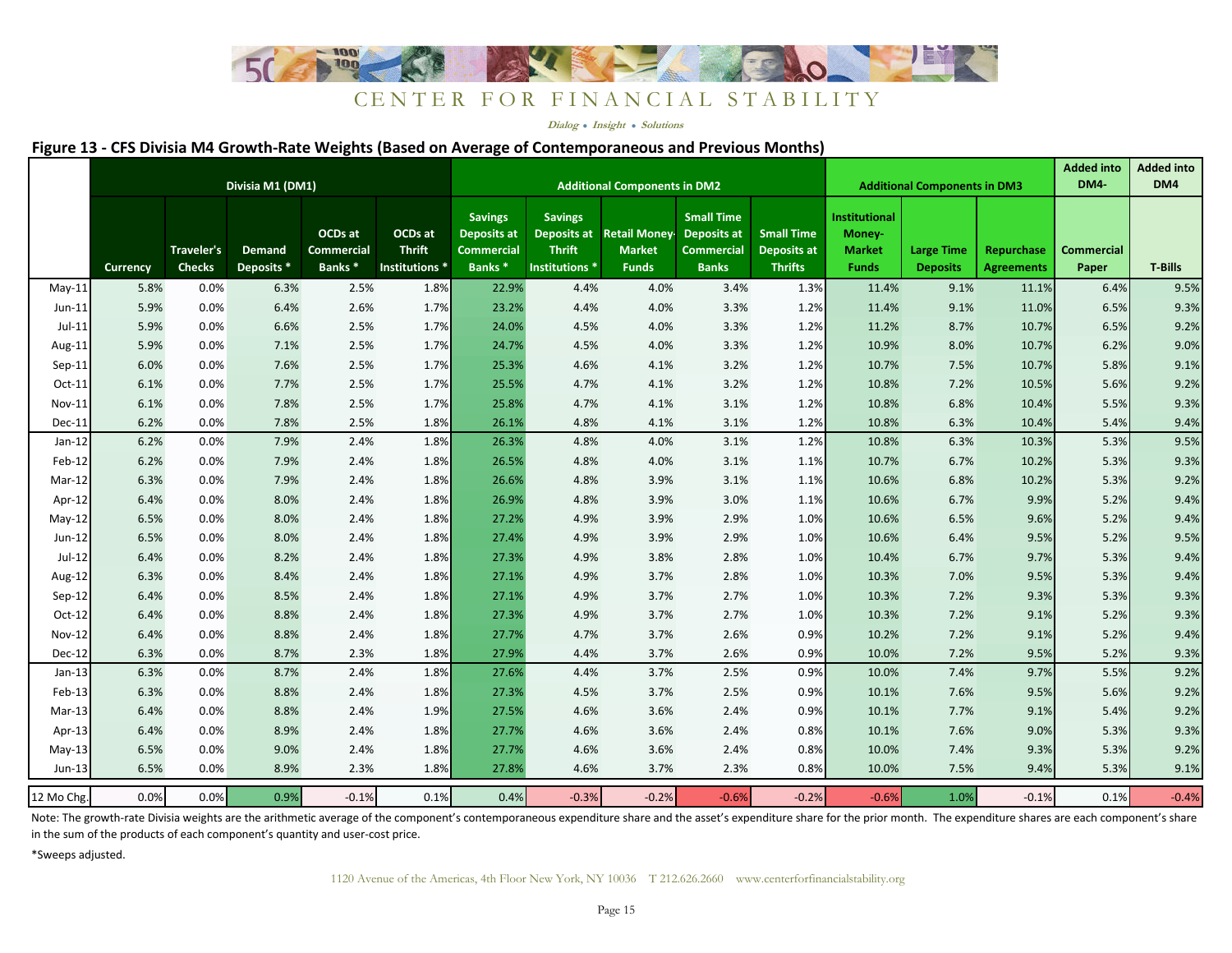

**Dialog Insight Solutions**

#### **Figure 14 - Weighted Contributions to Divisia M4 Growth (12-Month Moving Average of Monthly Contributions at Annual Rates)**

|          | Divisia M1 (DM1) |                                    |                                 |                                                    | <b>Additional Components in DM2</b>                   |                                                                          |                                                                             |                                                       |                                                                              |                                                           | <b>Additional Components in DM3</b>                             |                                      | <b>Added into</b><br>DM4        | <b>Added into</b><br>DM4   |                |
|----------|------------------|------------------------------------|---------------------------------|----------------------------------------------------|-------------------------------------------------------|--------------------------------------------------------------------------|-----------------------------------------------------------------------------|-------------------------------------------------------|------------------------------------------------------------------------------|-----------------------------------------------------------|-----------------------------------------------------------------|--------------------------------------|---------------------------------|----------------------------|----------------|
|          | Currency         | <b>Traveler's</b><br><b>Checks</b> | Demand<br>Deposits <sup>*</sup> | OCDs at<br><b>Commercial</b><br>Banks <sup>*</sup> | OCDs at<br><b>Thrift</b><br>Institutions <sup>*</sup> | <b>Savings</b><br><b>Deposits at</b><br>Commercial<br>Banks <sup>*</sup> | <b>Savings</b><br>Deposits at<br><b>Thrift</b><br>Institutions <sup>*</sup> | <b>Retail Money-</b><br><b>Market</b><br><b>Funds</b> | <b>Small Time</b><br><b>Deposits at</b><br><b>Commercial</b><br><b>Banks</b> | <b>Small Time</b><br><b>Deposits at</b><br><b>Thrifts</b> | <b>Institutional</b><br>Money-<br><b>Market</b><br><b>Funds</b> | <b>Large Time</b><br><b>Deposits</b> | Repurchase<br><b>Agreements</b> | <b>Commercial</b><br>Paper | <b>T-Bills</b> |
| $May-11$ | 0.5%             | 0.0%                               | 1.0%                            | 0.0%                                               | 0.0%                                                  | 2.5%                                                                     | 0.5%                                                                        | $-0.4%$                                               | $-1.0%$                                                                      | $-0.2%$                                                   | $-0.3%$                                                         | 0.3%                                 | 0.9%                            | 0.7%                       | $-1.6%$        |
| $Jun-11$ | 0.5%             | 0.0%                               | 1.0%                            | $-0.1%$                                            | 0.0%                                                  | 2.8%                                                                     | 0.5%                                                                        | $-0.4%$                                               | $-1.0%$                                                                      | $-0.2%$                                                   | $-0.3%$                                                         | 0.1%                                 | 1.1%                            | 0.7%                       | $-1.5%$        |
| $Jul-11$ | 0.5%             | 0.0%                               | 1.4%                            | $-0.1%$                                            | 0.0%                                                  | 3.5%                                                                     | 0.5%                                                                        | $-0.3%$                                               | $-0.9%$                                                                      | $-0.2%$                                                   | $-0.5%$                                                         | $-0.5%$                              | 0.2%                            | 0.4%                       | $-1.7%$        |
| Aug-11   | 0.5%             | 0.0%                               | 2.0%                            | $-0.2%$                                            | 0.0%                                                  | 3.9%                                                                     | 0.5%                                                                        | $-0.2%$                                               | $-0.9%$                                                                      | $-0.2%$                                                   | $-1.1%$                                                         | $-1.1%$                              | 0.1%                            | 0.1%                       | $-1.9%$        |
| $Sep-11$ | 0.5%             | 0.0%                               | 2.0%                            | $-0.2%$                                            | 0.0%                                                  | 3.8%                                                                     | 0.5%                                                                        | $-0.2%$                                               | $-0.9%$                                                                      | $-0.2%$                                                   | $-1.0%$                                                         | $-1.0%$                              | 0.3%                            | $-0.4%$                    | $-1.8%$        |
| $Oct-11$ | 0.5%             | 0.0%                               | 2.1%                            | $-0.3%$                                            | 0.0%                                                  | 3.6%                                                                     | 0.4%                                                                        | $-0.1%$                                               | $-0.8%$                                                                      | $-0.2%$                                                   | $-1.0%$                                                         | $-1.1%$                              | $-0.6%$                         | $-0.3%$                    | $-1.7%$        |
| Nov-11   | 0.5%             | 0.0%                               | 1.9%                            | $-0.3%$                                            | 0.0%                                                  | 3.7%                                                                     | 0.4%                                                                        | $-0.1%$                                               | $-0.8%$                                                                      | $-0.2%$                                                   | $-1.0%$                                                         | $-1.2%$                              | $-0.4%$                         | $-0.3%$                    | $-1.6%$        |
| Dec-11   | 0.5%             | 0.0%                               | 1.8%                            | $-0.3%$                                            | 0.0%                                                  | 3.7%                                                                     | 0.4%                                                                        | $-0.1%$                                               | $-0.7%$                                                                      | $-0.2%$                                                   | $-0.8%$                                                         | $-1.1%$                              | $-0.2%$                         | $-0.6%$                    | $-1.5%$        |
| $Jan-12$ | 0.5%             | 0.0%                               | 1.9%                            | $-0.2%$                                            | 0.0%                                                  | 3.9%                                                                     | 0.4%                                                                        | $-0.1%$                                               | $-0.6%$                                                                      | $-0.2%$                                                   | $-0.5%$                                                         | $-1.1%$                              | 0.0%                            | 0.0%                       | $-1.5%$        |
| Feb-12   | 0.6%             | 0.0%                               | 1.8%                            | $-0.2%$                                            | 0.0%                                                  | 4.0%                                                                     | 0.3%                                                                        | $-0.1%$                                               | $-0.6%$                                                                      | $-0.3%$                                                   | $-0.5%$                                                         | $-1.2%$                              | 0.1%                            | $-0.4%$                    | $-0.8%$        |
| Mar-12   | 0.6%             | 0.0%                               | 1.7%                            | $-0.2%$                                            | 0.0%                                                  | 4.0%                                                                     | 0.2%                                                                        | $-0.1%$                                               | $-0.6%$                                                                      | $-0.3%$                                                   | $-0.6%$                                                         | $-1.2%$                              | $-0.2%$                         | $-0.8%$                    | $-0.2%$        |
| Apr-12   | 0.5%             | 0.0%                               | 1.6%                            | $-0.2%$                                            | $-0.1%$                                               | 4.1%                                                                     | 0.3%                                                                        | $-0.1%$                                               | $-0.6%$                                                                      | $-0.3%$                                                   | $-0.8%$                                                         | $-1.4%$                              | $-0.4%$                         | $-1.2%$                    | $-0.2%$        |
| $May-12$ | 0.5%             | 0.0%                               | 1.5%                            | $-0.2%$                                            | 0.0%                                                  | 4.2%                                                                     | 0.3%                                                                        | $-0.1%$                                               | $-0.6%$                                                                      | $-0.3%$                                                   | $-1.0%$                                                         | $-1.6%$                              | $-1.1%$                         | $-1.1%$                    | 0.3%           |
| Jun-12   | 0.5%             | 0.0%                               | 1.5%                            | $-0.3%$                                            | 0.0%                                                  | 4.0%                                                                     | 0.3%                                                                        | $-0.2%$                                               | $-0.5%$                                                                      | $-0.3%$                                                   | $-0.9%$                                                         | $-1.3%$                              | 0.0%                            | $-1.1%$                    | 0.5%           |
| Jul-12   | 0.5%             | 0.0%                               | 1.6%                            | $-0.1%$                                            | 0.1%                                                  | 3.1%                                                                     | 0.3%                                                                        | $-0.2%$                                               | $-0.5%$                                                                      | $-0.3%$                                                   | $-0.7%$                                                         | $-0.8%$                              | 0.0%                            | $-0.8%$                    | 0.6%           |
| Aug-12   | 0.5%             | 0.0%                               | 1.1%                            | 0.0%                                               | 0.1%                                                  | 2.7%                                                                     | 0.2%                                                                        | $-0.3%$                                               | $-0.5%$                                                                      | $-0.3%$                                                   | 0.0%                                                            | $-0.3%$                              | $-0.5%$                         | $-0.5%$                    | 1.0%           |
| $Sep-12$ | 0.5%             | 0.0%                               | 1.3%                            | 0.0%                                               | 0.1%                                                  | 2.7%                                                                     | 0.2%                                                                        | $-0.3%$                                               | $-0.5%$                                                                      | $-0.3%$                                                   | $-0.1%$                                                         | $-0.3%$                              | 0.0%                            | $-0.3%$                    | 0.9%           |
| $Oct-12$ | 0.6%             | 0.0%                               | 1.4%                            | 0.0%                                               | 0.1%                                                  | 2.8%                                                                     | 0.2%                                                                        | $-0.3%$                                               | $-0.5%$                                                                      | $-0.3%$                                                   | $-0.1%$                                                         | $-0.2%$                              | 0.0%                            | $-0.3%$                    | 0.9%           |
| Nov-12   | 0.5%             | 0.0%                               | 1.3%                            | 0.0%                                               | 0.1%                                                  | 3.4%                                                                     | $-0.2%$                                                                     | $-0.2%$                                               | $-0.4%$                                                                      | $-0.3%$                                                   | $-0.1%$                                                         | $-0.1%$                              | 0.1%                            | $-0.1%$                    | 1.0%           |
| Dec-12   | 0.5%             | 0.0%                               | 1.5%                            | 0.0%                                               | 0.2%                                                  | 3.5%                                                                     | $-0.2%$                                                                     | $-0.1%$                                               | $-0.5%$                                                                      | $-0.3%$                                                   | $-0.1%$                                                         | 0.1%                                 | 1.0%                            | 0.4%                       | 0.7%           |
| $Jan-13$ | 0.5%             | 0.0%                               | 1.3%                            | 0.1%                                               | 0.2%                                                  | 3.1%                                                                     | $-0.1%$                                                                     | 0.0%                                                  | $-0.5%$                                                                      | $-0.2%$                                                   | 0.1%                                                            | 0.2%                                 | 0.3%                            | 0.5%                       | 0.5%           |
| Feb-13   | 0.5%             | 0.0%                               | 1.5%                            | 0.1%                                               | 0.2%                                                  | 2.6%                                                                     | 0.0%                                                                        | $-0.1%$                                               | $-0.5%$                                                                      | $-0.2%$                                                   | 0.1%                                                            | 0.3%                                 | $-0.4%$                         | 0.4%                       | 0.7%           |
| $Mar-13$ | 0.5%             | 0.0%                               | 1.3%                            | 0.1%                                               | 0.2%                                                  | 2.8%                                                                     | 0.0%                                                                        | 0.0%                                                  | $-0.5%$                                                                      | $-0.2%$                                                   | 0.0%                                                            | 0.3%                                 | $-0.5%$                         | 0.3%                       | 0.6%           |
| Apr-13   | 0.4%             | 0.0%                               | 1.6%                            | 0.1%                                               | 0.2%                                                  | 2.6%                                                                     | 0.0%                                                                        | 0.0%                                                  | $-0.5%$                                                                      | $-0.2%$                                                   | 0.1%                                                            | 0.2%                                 | $-0.2%$                         | 0.2%                       | 0.5%           |
| $May-13$ | 0.5%             | 0.0%                               | 1.6%                            | 0.1%                                               | 0.2%                                                  | 2.4%                                                                     | 0.0%                                                                        | 0.0%                                                  | $-0.5%$                                                                      | $-0.2%$                                                   | 0.1%                                                            | 0.3%                                 | 0.0%                            | 0.3%                       | 0.1%           |
| Jun-13   | 0.5%             | 0.0%                               | 1.4%                            | 0.1%                                               | 0.2%                                                  | 2.4%                                                                     | 0.0%                                                                        | 0.1%                                                  | $-0.5%$                                                                      | $-0.2%$                                                   | 0.1%                                                            | 0.5%                                 | $-0.5%$                         | 0.2%                       | $-0.1%$        |

\*Sweeps adjusted.Note: This table shows the contribution of each component over the trailing 12 months. The Divisia index is a chain-weighted calculation, based on growth-rates and weights relative to the prior months. This table shows the month moving average of the monthly contributions. These calculations on this page are based on continuous annual percent changes (using natural logs).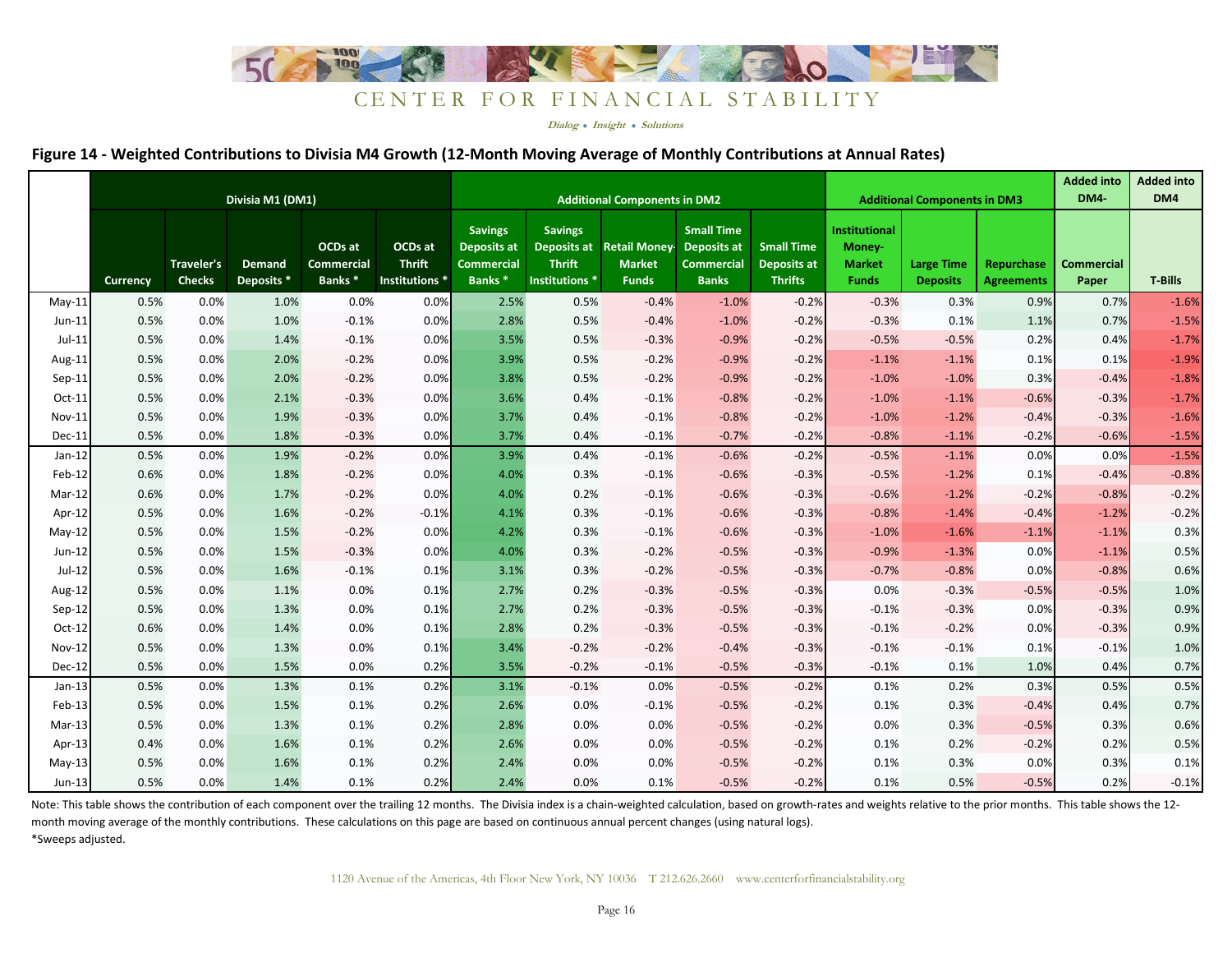

**Dialog Insight Solutions**

#### **Figure 15 - Unweighted Components of CFS Divisia M4 (Year-Over-Year Growth Rates)**

All charts share the same vertical axis range for comparison purposes. Gray area highlights negative growth.



#### **Additional DM3 Components (That Are Not in DM2)**



#### **Additional DM2 Components (That Are Not in DM1)**





1120 Avenue of the Americas, 4th Floor New York, NY 10036 T 212.626.2660 www.centerforfinancialstability.org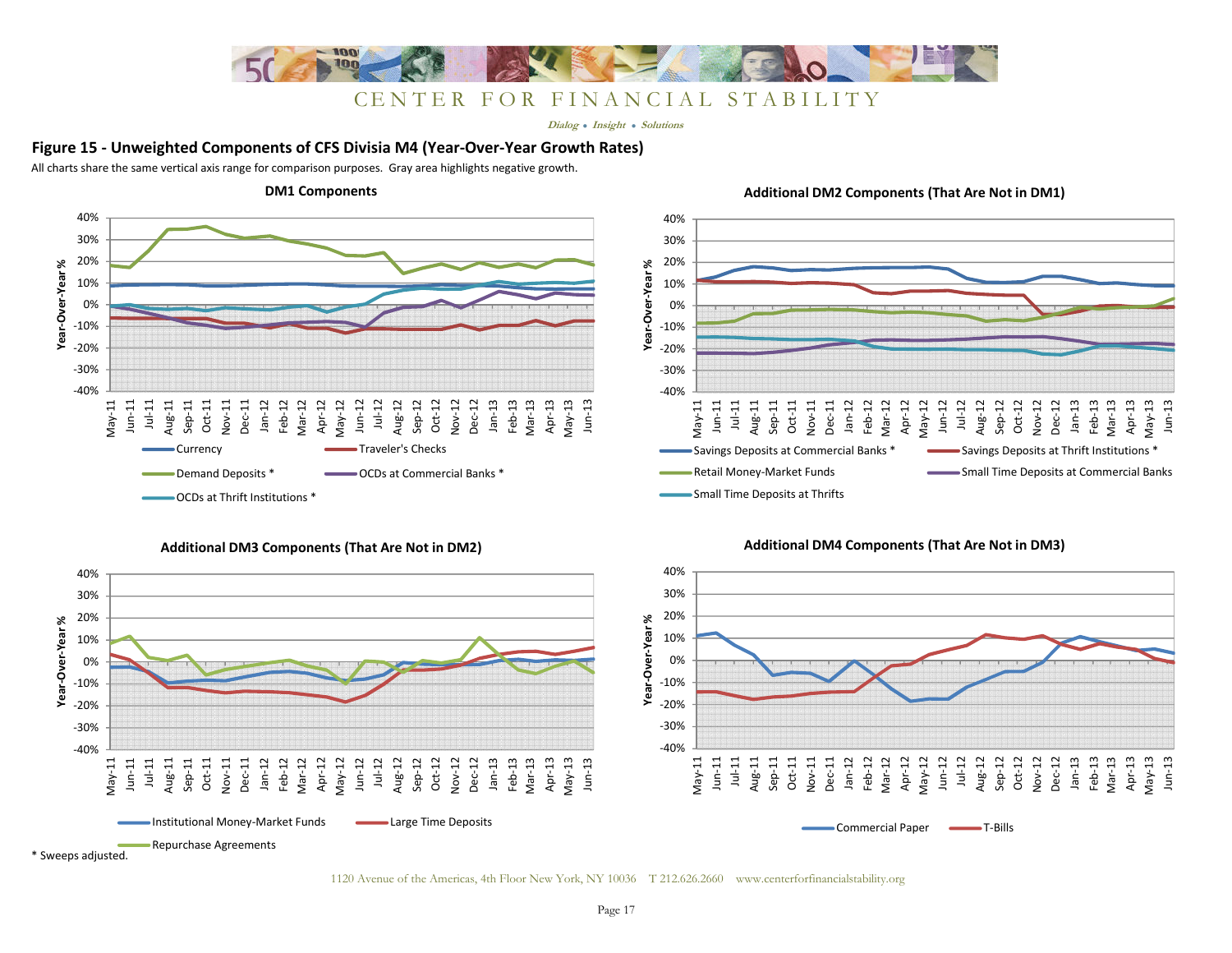

#### **Introduction to CFS Divisia Monetary Aggregates**

Conventional money-supply measures are not adjusted to account for differences in the degree to which various assets actually serve as money, and hence implicitly assume that all assets in the aggregates contribute equally to the economy's monetary services. This assumption has not been reasonable since monetary assets began yielding interest over a half century ago. Divisia measures, using a mathematical formula derived by the famous 20th-century French economist, Francois Divisia, are a weighted aggregate, providing a more accurate picture of what is really happening to the economy's monetary service flow. The growth-rate weights for each component asset are based on their expenditure shares, with expenditures within the shares evaluated with user-cost pricing. The usercost prices measure the interest foregone by owning the asset in question, instead of the higher, expected, benchmark rate, defined to be the rate of return on pure investment capital, providing no monetary services.

When their components are properly weighted, the broadest monetary aggregates (DM3, DM4-, and DM4) are almost always the best monetary aggregates, with DM4 commonly being the most useful of the three. As a result, this report focuses on the broadest, CFS Divisia aggregate (DM4). See W. A. Barnett, "The Optimal Level of Monetary Aggregation," *Journal of Money, Credit, and Banking* , November 1982.<sup>6</sup> But we nevertheless provide the narrower CFS Divisia aggregates for comparison.

The CFS Divisia indexes in this release were developed by Professor William A. Barnett, based on his decades of work studying and refining Divisia measures of money supply, in accordance with the latest advances in economic measurement, modern economic aggregation theory, and state-of-the-art economic index-number theory. The Divisia formula for aggregating over imperfect substitutes was adapted for monetary and financial aggregation by W. A. Barnett in his seminal paper, "Economic Monetary Aggregates: An Application of Index Number and Aggregation Theory," *Journal of*  Econometrics, September 1980, pp. 6-10.<sup>7</sup> For more information about the history and methodology in this large literature, see http://www.centerforfinancialstability.org/amfm.php.

We consider the St. Louis Fed's MSI (monetary services index) Divisia aggregates to be an admirable and important contribution to public information, and we are indebted to the St. Louis Fed for helping us develop our Divisia monetary aggregates. Our narrowest Divisia monetary aggregates are similar to the St. Louis Fed's MSI Divisia aggregates, which are available only as narrow aggregates. However, we use a different benchmark interest-rate assumption, based on the recently introduced Bank of Israel formula. Since the Divisia quantity-index formula is relatively robust to the benchmark rate,

<sup>&</sup>lt;sup>6</sup> Reprinted in W. A. Barnett and A. Serletis, *The Theory of Monetary Aggregation*, Elsevier, 2000, chapter 7, pp. 125-149. Also see W. A. Barnett, *Getting It Wrong: How Faulty Monetary Statistics Undermine the Fed, the Financial System, and the Economy* , MIT Press, 2012, section 4.4, pp. 143-144.

<sup>&</sup>lt;sup>7</sup> Reprinted in W. A. Barnett and A. Serletis, *The Theory of Monetary Aggregation*, chapter 2, pp. 11-48. Also see W. A. Barnett, *Getting It Wrong: How Faulty Monetary Statistics Undermine the Fed, the Financial System, and the Economy* , appendix A, pp. 159-215.